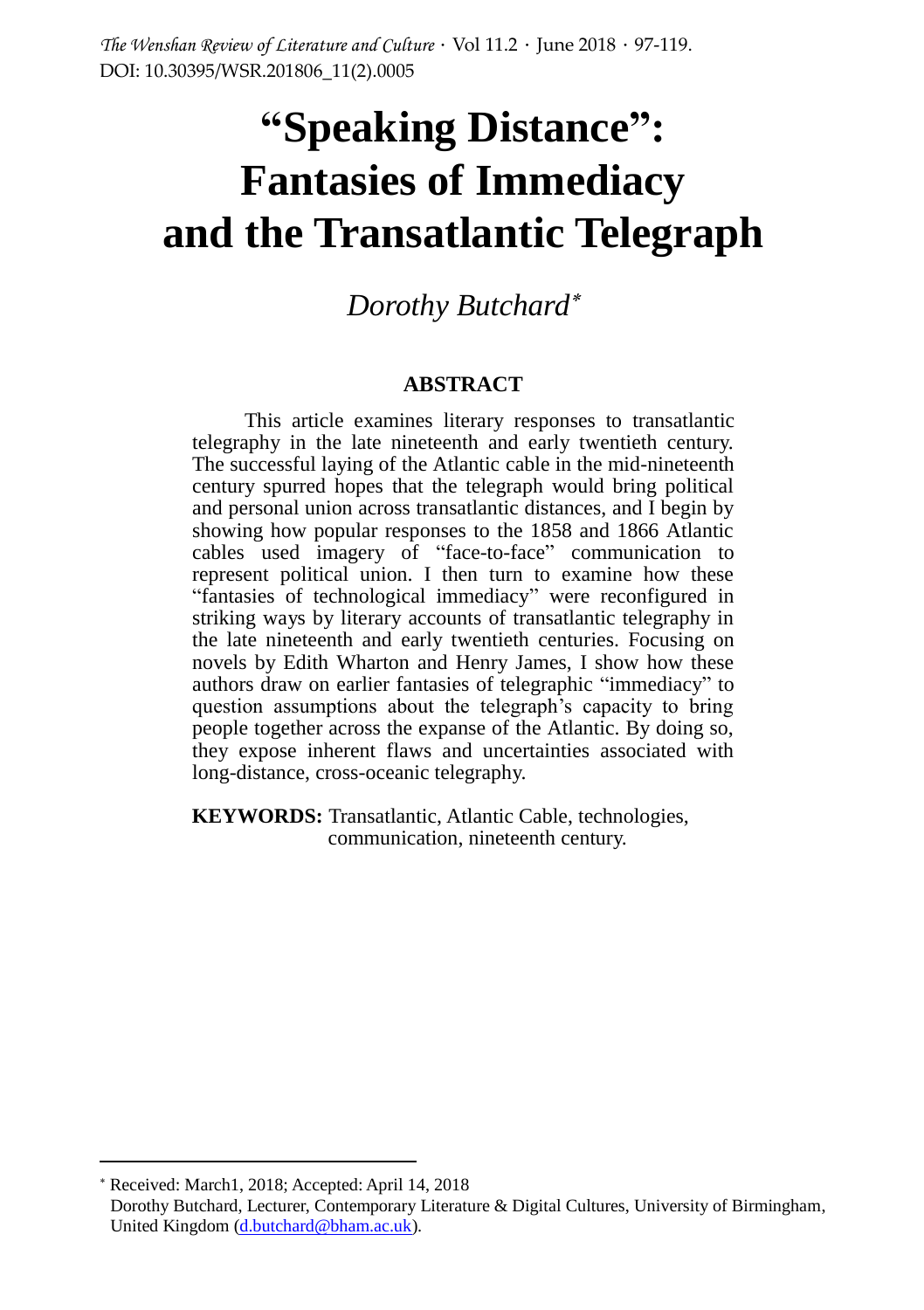## **I. Introduction: The Telegraph's "Golden Age"**

The successful laying of the Atlantic cable in the mid-nineteenth century was an era-defining moment in what historian David Nickles terms "the golden age of the telegraph" (5). Nickles dates this "golden age" to the years 1850-1914, and literary representations of the Atlantic cable during this time offer fascinating insights into perceptions of travel and communication across the Atlantic region. This article demonstrates the significance of transatlantic telegraphy in the novels of Henry James and Edith Wharton, whose wealthy protagonists make regular use of the Atlantic cable, sometimes with troubling or unexpected consequences. James and Wharton's privileged characters trace the cable's transition from "eighth wonder of the world" to practical communications device, capturing the effects of telegraphy's transition "from marvel to routine" (Menke, *Telegraphic Realism* 196). The novels I discuss here challenge mid-century assumptions and speculations about the cable's impact on transatlantic communication, while offering new approaches to the potential—and problems—of telegraphic contact in the Atlantic region.

Simone Müller argues that "on a *personal level*, the cable's influence changed people's perceptions of time, distance, and the relationships between nations and continents" ("Cabling" 509, emphasis added). Both James and Wharton illustrate shifting perceptions of time and distance by exposing specific challenges of transatlantic telegraphy for interpersonal communications. The examples I discuss here demonstrate the pitfalls and failings of the long-distance telegraph, in order to deconstruct the kind of "fantasies of technological immediacy" celebrated in the early years of the transatlantic telegraph (Pettitt 611). I begin by examining popular responses to the Atlantic cable in the mid-nineteenth century, analysing how contemporary media accounts used imagery of individuals brought "face-to-face" across a transatlantic gulf to represent the cable as a symbolic union between Britain and America. I then turn to show how this impetus is reconfigured in James and Wharton's portrayal of *personal* uses of transatlantic telegraphy in the late nineteenth century and early twentieth century, focusing on the effects of telegraphy's relative speed and urgency. Finally, I show how the fictional accounts I discuss here are fraught with awareness of complicating factors in the use of telegraphy, as Wharton and James reveal the transatlantic telegram's potential to both exaggerate and subvert illusions of closeness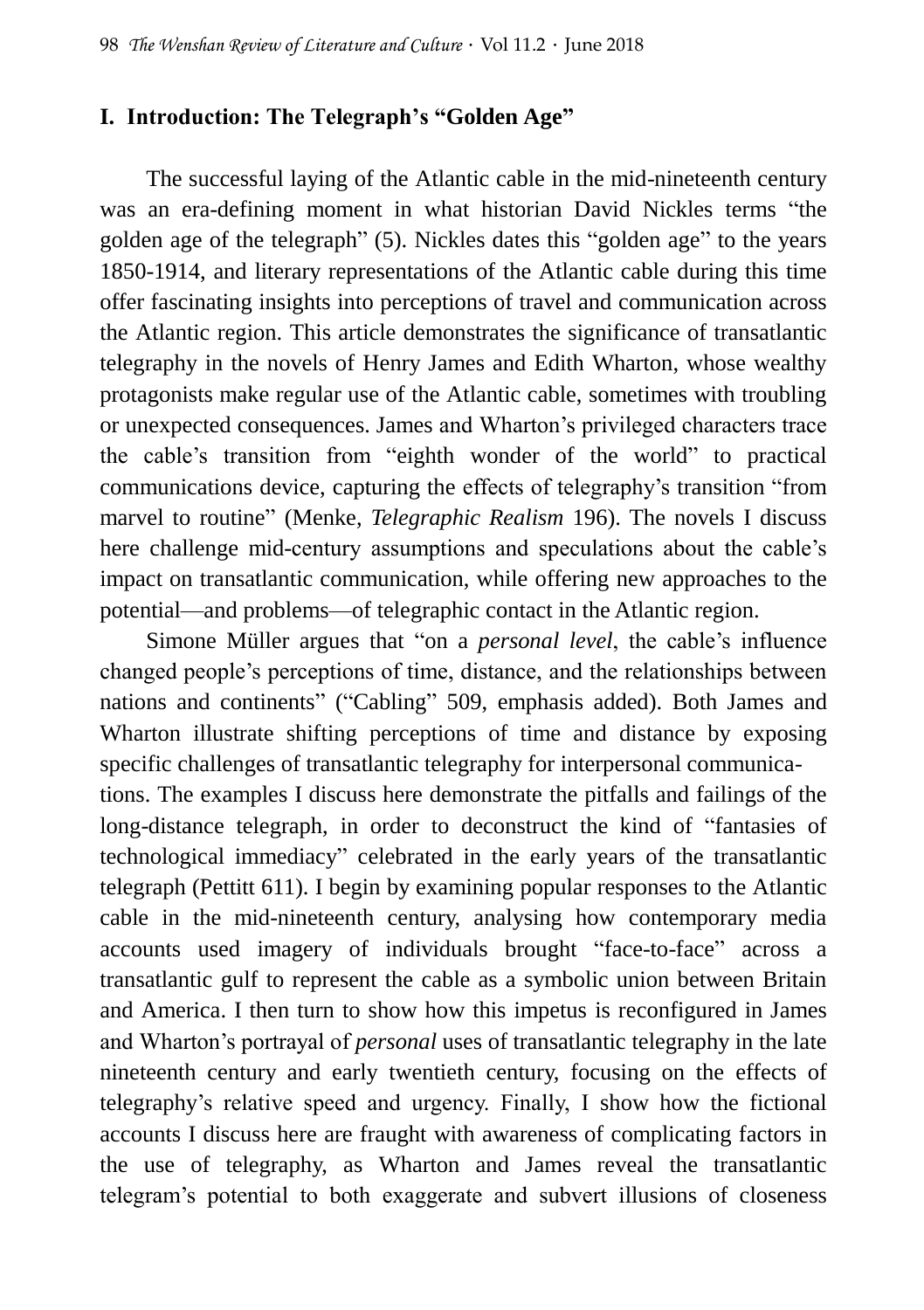across the Atlantic.

### **II. Fantasies of Immediacy**

In 1858, newspapers on both sides of the Atlantic ocean celebrated the successful connection of the first transatlantic telegraph cable. Picker describes the transatlantic telegraph as "a new phenomenon altogether, in scope, in cost, in effort, and as a spark for what might be called the Victorian material imagination" (34), and the scale of imaginative impact is evident in contemporary responses to the cable. Many commentators hailed the cable's completion as an opportunity to dissolve the effects of geographical distance, while media representations were jubilant about its potential to usher in new relations between America and the United Kingdom. Claire Pettitt argues that mid-century accounts of the effort to lay a successful Atlantic cable reveal increasing public awareness of "a powerful fantasy about the mediation of all distance" (611), hailing the telegraph as an opportunity to break down the challenges of oceanic distance. As Pettitt notes, the idealised view of the cable's capacity to collapse distance was quickly challenged by the realities of lived experience. However, although the first Atlantic cable malfunctioned after less than a month, the emphasis on unity and connection in 1858 set the tone for the more successful 1866 cable. The continuing tension between "fantasy" and "lived experience" is evident in the representations I discuss here, particularly where authors deploy fictional scenarios to both advocate and repudiate fantasies of technological immediacy in the context of transatlantic telecommunications.

A cartoon published to celebrate the 1858 Atlantic cable's initial success captures the kind of transatlantic immediacy celebrated in the popular press at this time. Titled "The Laying of the Cable: John and Jonathan Joining Hands," the image depicts a transatlantic handshake, where Brother Jonathan, emblem of New England, grasps the hand of Britain's John Bull across the figuratively diminished gulf of the Atlantic ocean. On paper, the distance between these transatlantic representatives has been reduced to arm's length, and the image's visual dismissal of a vast geographical distance is corroborated by a speech bubble that contains Brother Jonathan's pledge of unifying "Friendship" across the ocean: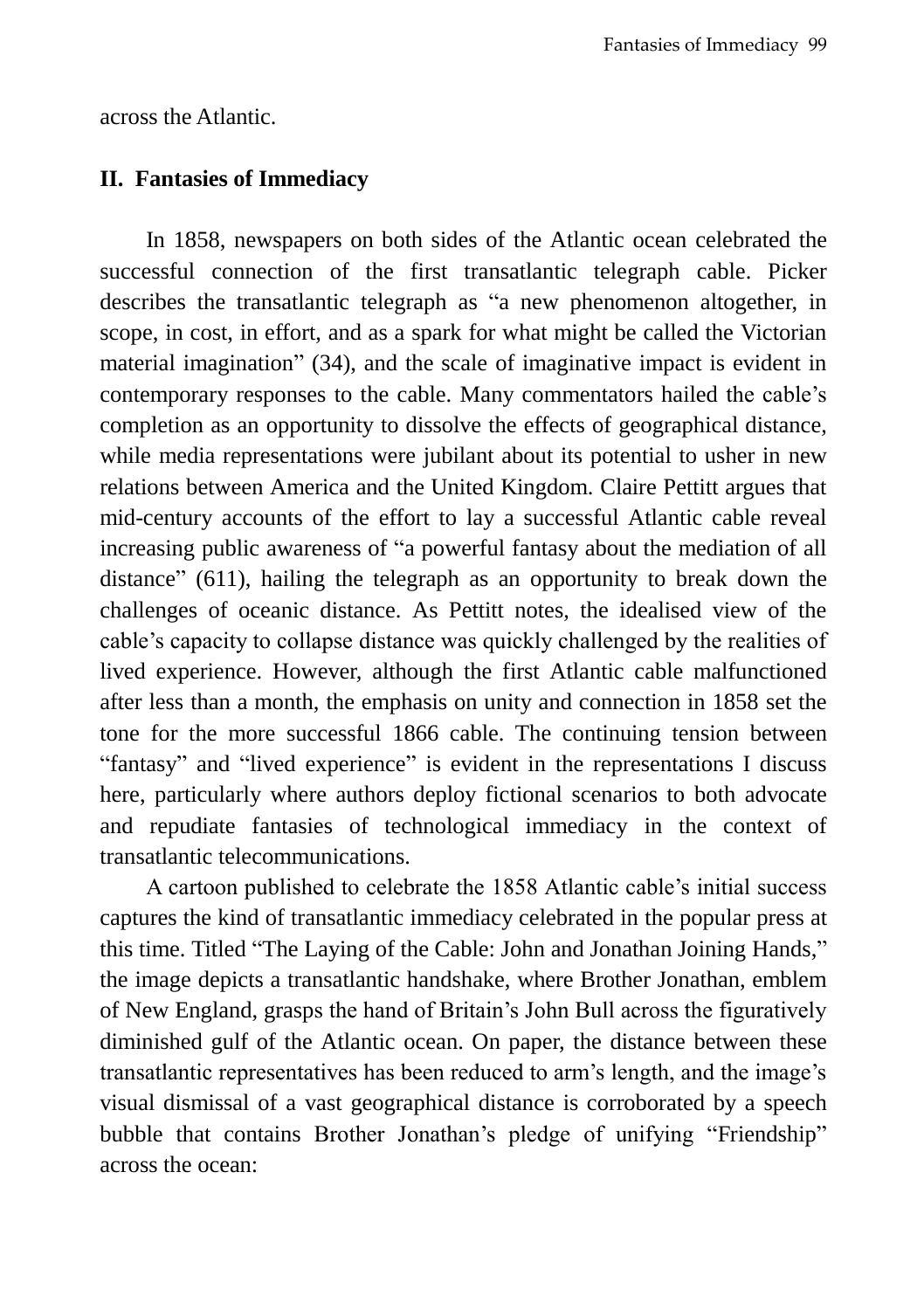May the feeling of Friendship which comes from my heart, and tingles to the very end of my fingers, be like the electric current which now unites our lands, and links our destiny with yours! (W & P)



**Fig. 1:** *The Laying of the Cable—John and Jonathan Joining Hands* **(1858)**

The greeting reworks the electric connectivity of the telegraph cable as a potent symbol of transatlantic connection. Its reference to tingling fingertips and insistence that the "electric current" of the cable both "unites" and "links" the two nations deliberately draws attention to the impression of physical contact between the two men. This use of sensory imagery is echoed in John's response, which implies physical proximity in the announcement "happy to *see* and greet you, Jonathan!" (Baker and Godwin, emphasis added). John's declaration that "You *feel* like bone of my bone and flesh of my flesh!" invokes both familial connection and bodily closeness (Baker & Godwin, emphasis added). Expressed through imagery of touch and sight, the prospect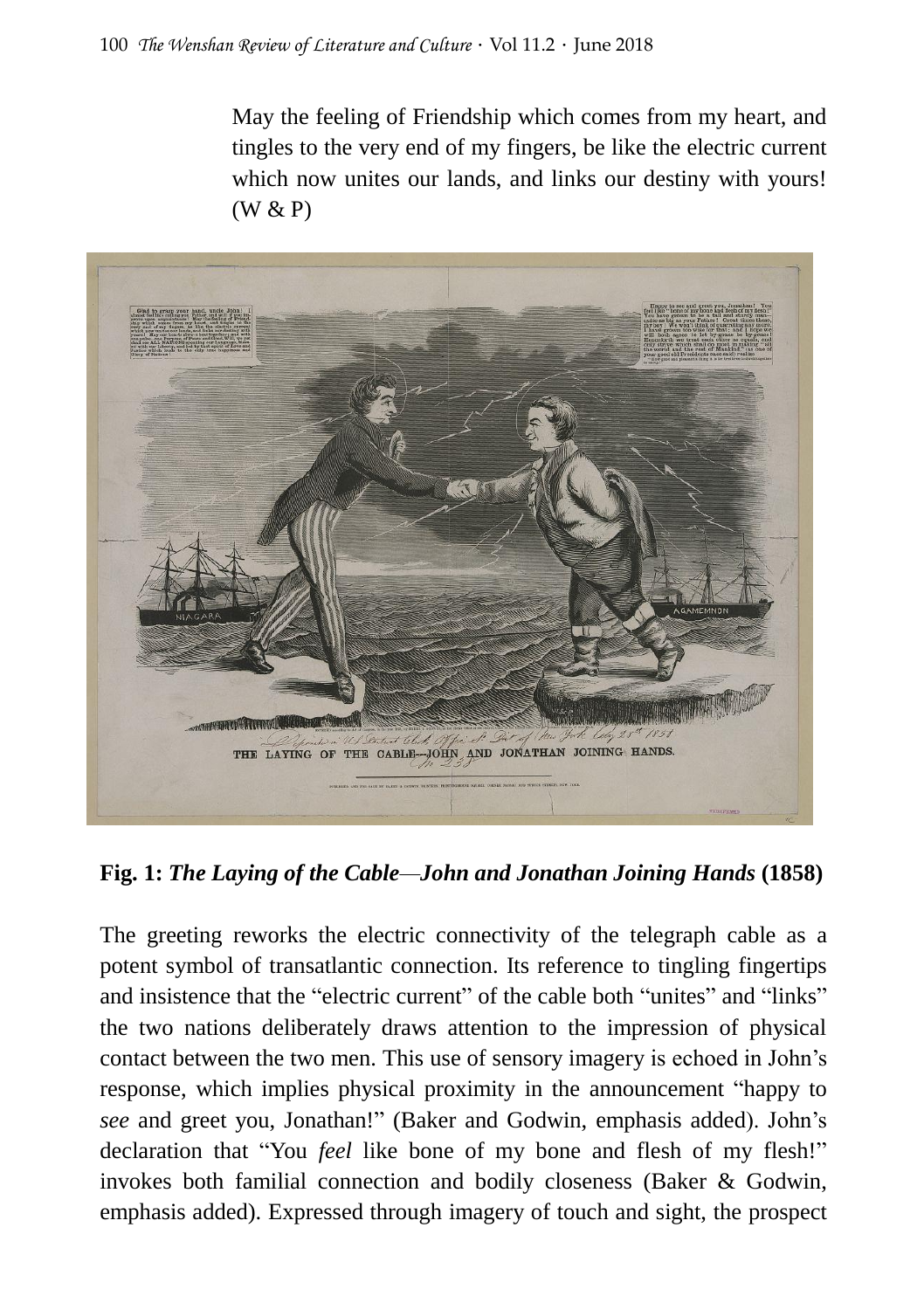of an oceanic expanse reduced to the length of a man's arm conjures the impression that technological advances might figuratively dissolve the distance between both nations and individuals. The emphasis on friendship, unity and connectivity in this response to the prospect of a transatlantic cable speaks to the telegraph's capacity to present an illusion of a distance effectively collapsed by technological innovations.

The idea of an oceanic expanse diminished by new communication technologies is pervasive in much of the popular rhetoric that greeted the 1858 and 1866 cables. It is striking how many depictions use imagery of physical proximity to emphasise the Atlantic cable's capacity to provide a new communicative "immediacy." For example, Walt Whitman argued that "it is the sentiment of *union* that makes the popular heart beat and quiver" and illustrated his argument with imagery of physical union, promising that the cable "will link together nations that in heart and feeling are hereafter to be one" (Whitman 104-05). A contemporary account in an American illustrated newspaper used similar imagery to celebrate two nations brought "face to face" by the cable:

> We can truly say that there is no longer an Atlantic to divide the Old and New Worlds; and when two great nations, are thus brought within speaking distance, the bold broad facts of national policy are more easily comprehended. ("The Atlantic Cable" 192)

As in the case of "John and Jonathan Joining Hands," this account emphasises the transatlantic greeting via imagery of physical proximity, imagining nations "within speaking distance" and therefore—the author hopes—less politically volatile and more open to commercial exchange.<sup>1</sup> Even following the  $1858$ cable's failure, this triumphant tone reappears in media accounts; the *Spectator* deemed the cable's eventual breakdown a waste of "a success which has startled the world," and ruefully mourned "the grand enterprise of the

 $\overline{a}$ 

<sup>1</sup> The hyperbolic enthusiasm for the Atlantic cable is well documented. Sofia Ahlberg's *Atlantic Afterlives* offers a helpful summary of enthusiastic responses in the popular media on both sides of the ocean, with more examples of imagery of embodied proximity: "The New York *Evening Post* predicted that the Atlantic cable would 'make the great heart of humanity beat with a single pulse.' Also from the other side of the Atlantic, commentators referred to the cable as 'that strong cord of love.' London's *The Times* announced the end of an ocean: 'The Atlantic is dried up, and we become in reality as well as in wish one country'" (2). See also Gordon.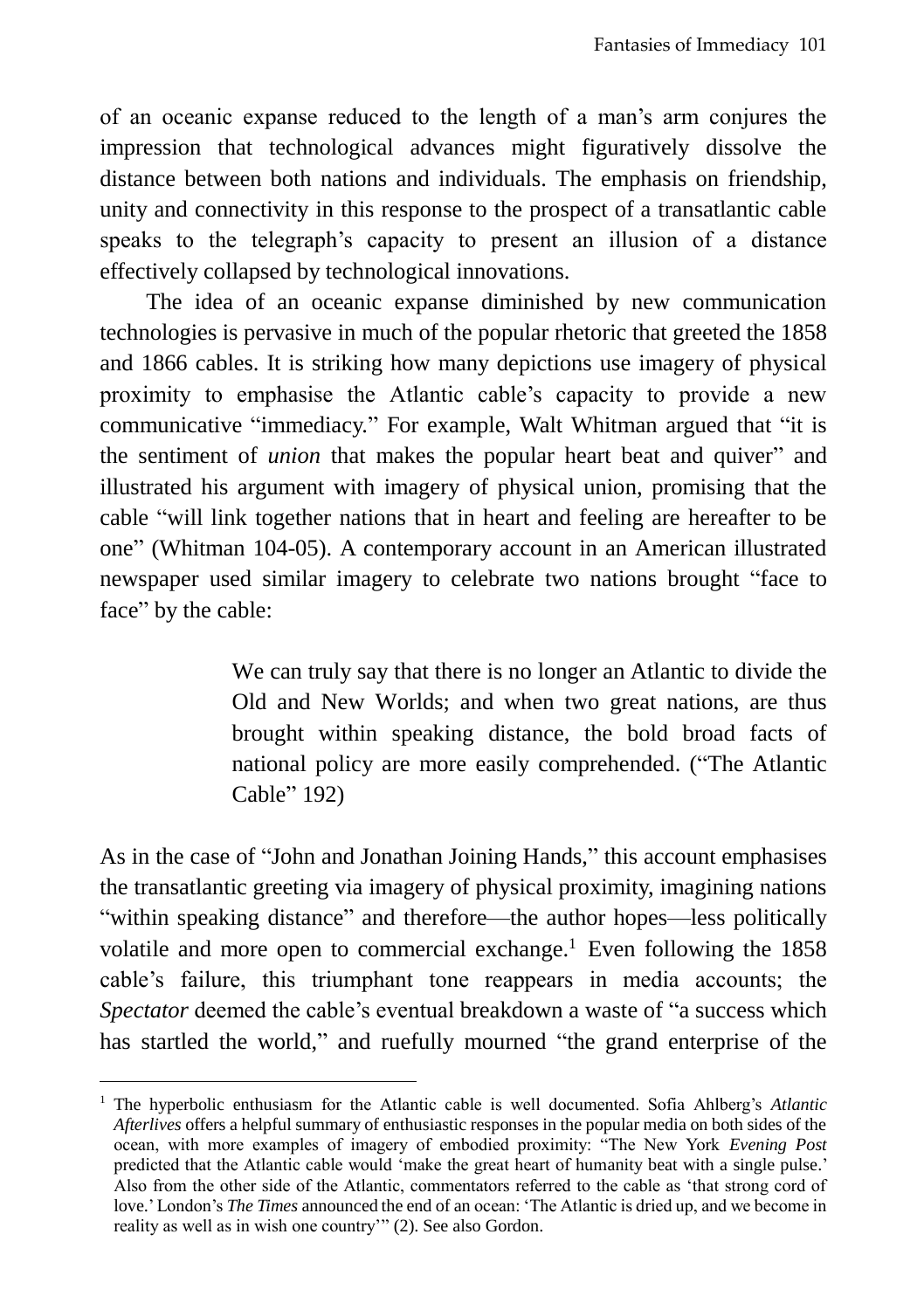day" after the 1858 cable was confirmed inoperable ("The Atlantic Telegraph" 7). Such commentaries indicate a hyperbolic insistence on the cable as emblem of progress, with its potential to increase speed and ease of communication across the Atlantic ocean overshadowing the practical faults and challenges I discuss later in this article.

The pledges of friendship, unity and connectivity detailed above emphasise the cable's capacity to cross dividing lines and collapse experiences of distance. They also position transatlantic telegraphy as a signifier of progress and futurity, as exemplified by the *Spectator*'s celebration of the cable as "grand enterprise of the day." Like many subsequent developments in transatlantic telecommunications, the project of the Atlantic cable was firmly entwined with the demands of commerce and empire. As Glen O'Hara puts it, the project of laying international telegraph wires across oceanic dividing lines "would come to be seen as an Imperial and global communications revolution," whose impact eventually "altered how Britons perceived the vast distances that separated them from colonies and Dominions" (O'Hara 610, 612). The short speeches in "The Laying of the Cable: John and Jonathan Joining Hands" echo rhetoric of imperial expansion. They emphasise the collapse of global distances in terms designed to suggest that this new communications technology may fundamentally alter socio-political relations between nations. In "The Laying of the Cable," fantasies of immediacy are conveyed by the prospect of a colonising language imposed across the world; Jonathan hopes that "we yet shall see *all nations* speaking our language." This casts the transatlantic link between America and Britain as a starting-point for global influence, just as John Bull pledges "unity" for "all the world and the rest of Mankind." Such accounts use individual human figures brought "face-to-face" or "within speaking distance" to present the transatlantic cable as an opportunity to abandon the divisions of geographical distance in favour of global "unity." The next section of this article considers the kind of personal interactions enabled by the Atlantic cable, to interrogate how imagery of transatlantic proximity works in depictions of personal, rather than political, communications.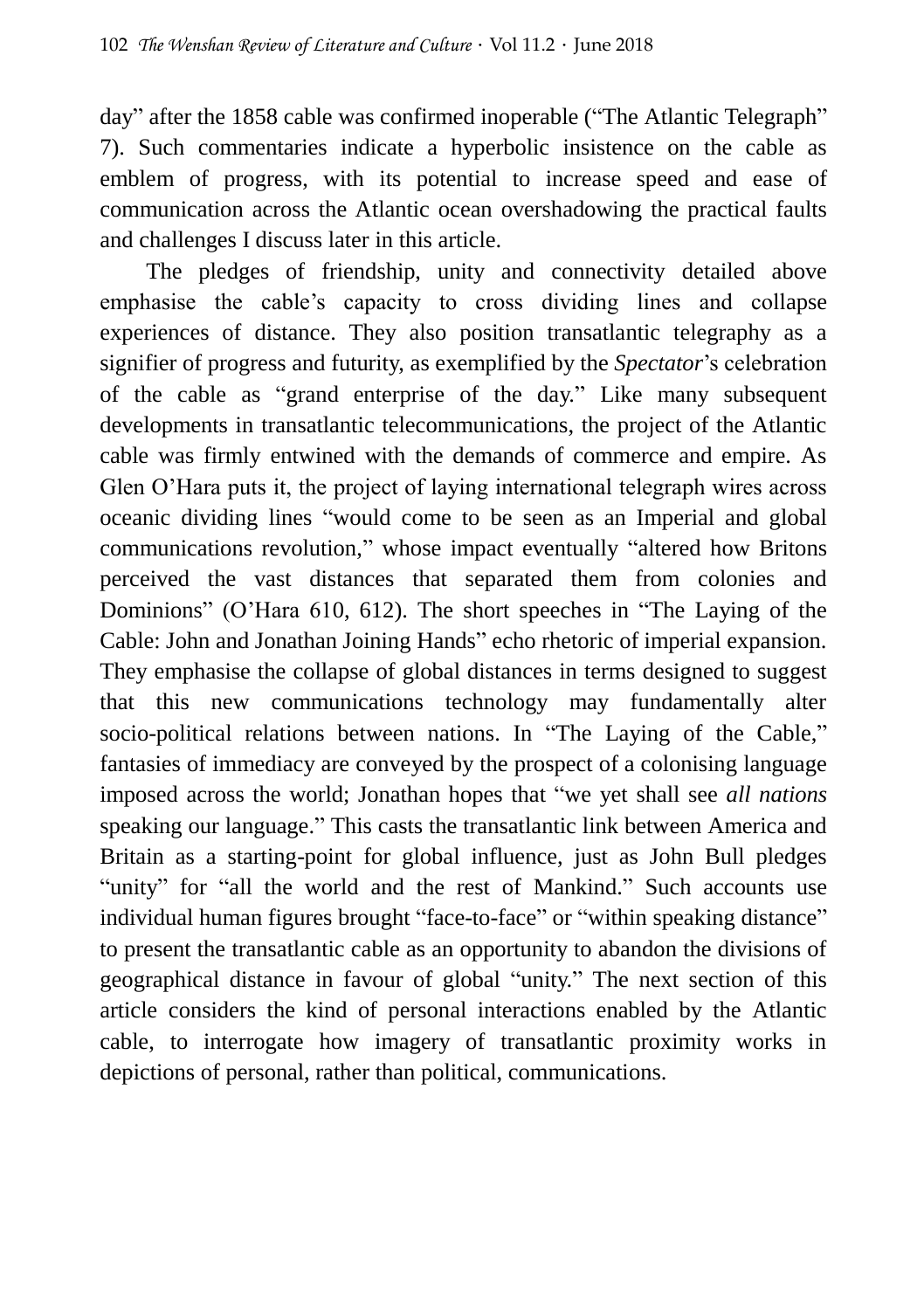### **III. Speed and Commerce**

 $\overline{a}$ 

In *How We Think*, N. Katherine Hayles associates telegraphy with a "regime of speed," in an era when "messages and bodies travelled at unprecedented speeds" (124). The telegraph's provision of high-speed contact across intervening distances is a crucial aspect of its impact on transatlantic relations and communications. Richard Menke illustrates the practical implications of telegraphy's speed by quoting a mid-nineteenth century remark that "a person standing in London might hold a conversation with another at Edinburgh, put questions and receive answers, just as if they were seated together in one room" (*Telegraphic Realism* 173).<sup>2</sup> Discussing Henry James's 1898 novella *In the Cage*, Menke notes the use of telegraphy for "virtually instantaneous communication," placing telegraph apparatus at the centre of "rapid information flows that signal and perform the commerce of modern life" (192, 206). The "virtually instantaneous" telegrams depicted in James's novella are sent across short distances, used by a London elite to exchange "extravagant chatter over their extravagant pleasures and sins" (*In the Cage* 129). This association of telegraphy with back-and-forth "chatter" introduces a key theme for depictions of transatlantic telegraphy: the speed of telegrams in comparison to letters for long-distance communication. *In the Cage* depicts an urgent telegram sent "as sharp as possible," which "flashed straight away" (188) from the telegraph office; the Atlantic cable offered a comparable promise to exchange information at high speed and across previously formidable distances.

The speed of transfer enabled by the transatlantic telegraph is a crucial ingredient for the transatlantic "face-to-face" encounters imagined by mid-century responses to the Atlantic Cable; as David Nye observes, "before the telegraph, information travelled no faster than a horse or a sailing ship; afterwards it moved at the speed of light" (1073). James Carey's comment that "the telegraph freed communication from the constraints of geography" is particularly significant for transatlantic communication (205), where the geographical constraints of the Atlantic ocean had long limited the speed and methods of contact. Christopher Hoag compares the telegraph's high-speed

<sup>&</sup>lt;sup>2</sup> Menke discusses protagonists who "use the telegraph for secret, virtually instantaneous communication" ("Telegraphic Realism" 975). As Menke demonstrates in his analysis of James's novella, both the speed and seeming instantaneity of the telegram are reliant on the interceding figure of the telegraph operator—another way that impressions of "immediacy" are broken down.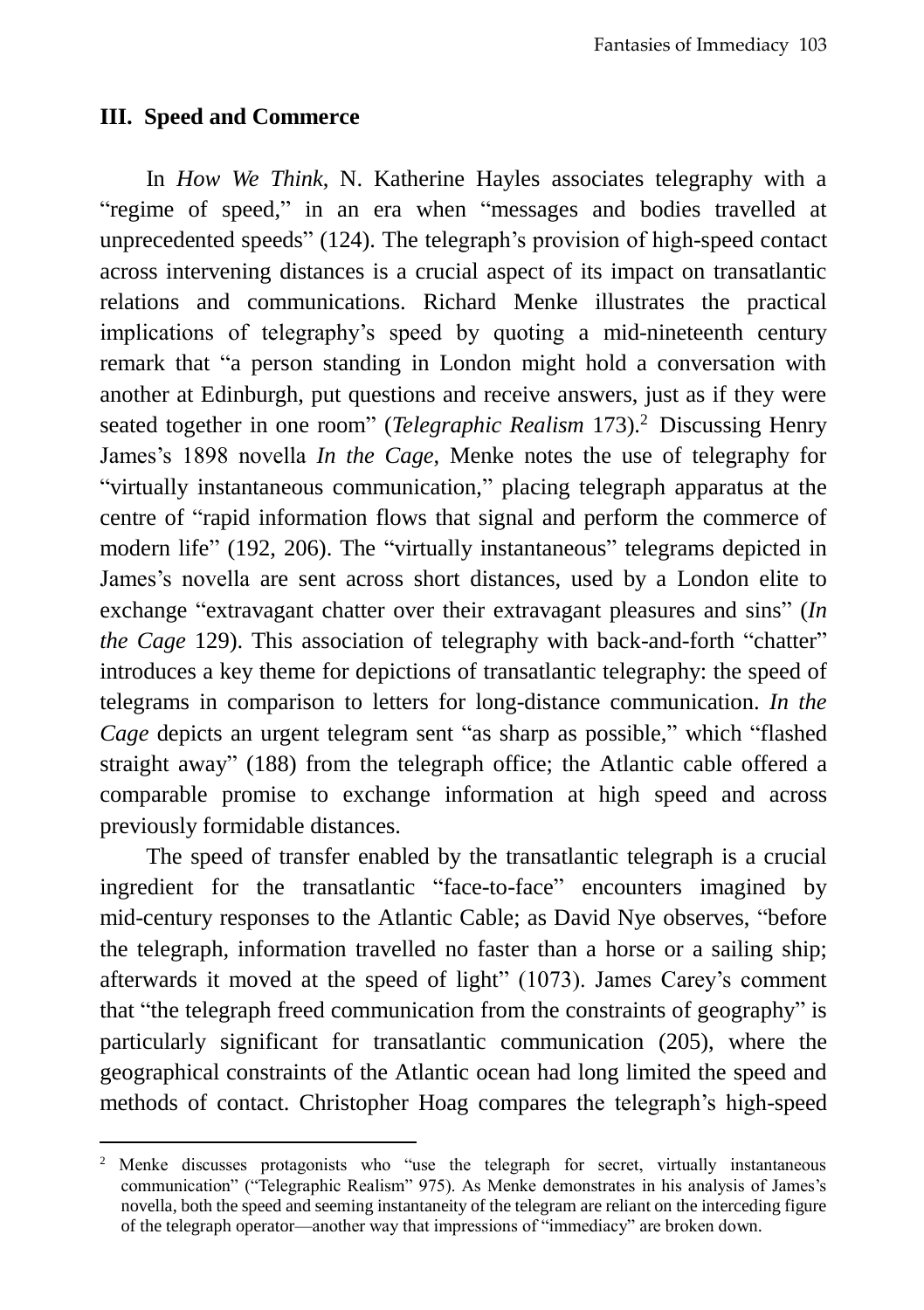connection with the inconveniences of mail carried by shipping vessels across the Atlantic:

> Before the telegraphic connection, information transfer was limited to vessels that carried mail over the Atlantic. The speed of the information transmission depended on the speed of the steamship, which could vary due to the vessel's design or the weather. . . . The average eastbound travel time, based on about 70 voyages of two steamship lines, was 11.9 days; westbound travel time was 13.2 days. . . . The fastest westbound steamers proceeded in about nine or ten days. (Hoag 346, 352)

Hoag offers a detailed study of the Atlantic cable's impact on transatlantic commerce, drawing attention to the revolutionary potential of the telegraph in terms of transatlantic commerce and exchange. Telegraphy avoided the vagaries of transatlantic shipping, and promised to overcome the instability of a communications network dependent on "design or the weather" (Hoag 346). As I show in the final section of this article, this speed came at a high cost, and regular use of transatlantic telegraphy remained the preserve of institutions, commercial enterprises, and very wealthy individuals. Nevertheless, the Atlantic Cable reduced the need to rely on mail carried on transatlantic crossings of between nine and thirteen days, and offered those who could afford it the opportunity to exchange information at speeds that had previously been impossible.

Descriptions of transatlantic telegraphy in Henry James's early works reaffirm its speed and efficiency. In *The American*, first serialised in 1876 and published in 1877, the telegraph features as a convenient way to spread news quickly. The American protagonist Christopher Newman infuriates the traditionalist sensibilities of his prospective Parisian mother-in-law by using the Atlantic Cable to broadcast news of his engagement across the United States, proudly declaring that "I haven't yet announced it here, but I cabled it this morning to America" (James, *The American* 195). Newman is determined that "the more people who know it the better" and treats the Atlantic Cable as a communication network to achieve the fast and extensive spread of his news. The message is wired to multiple destinations—"New York, to Saint Louis and to San Francisco"—which he helpfully glosses as "the principal cities"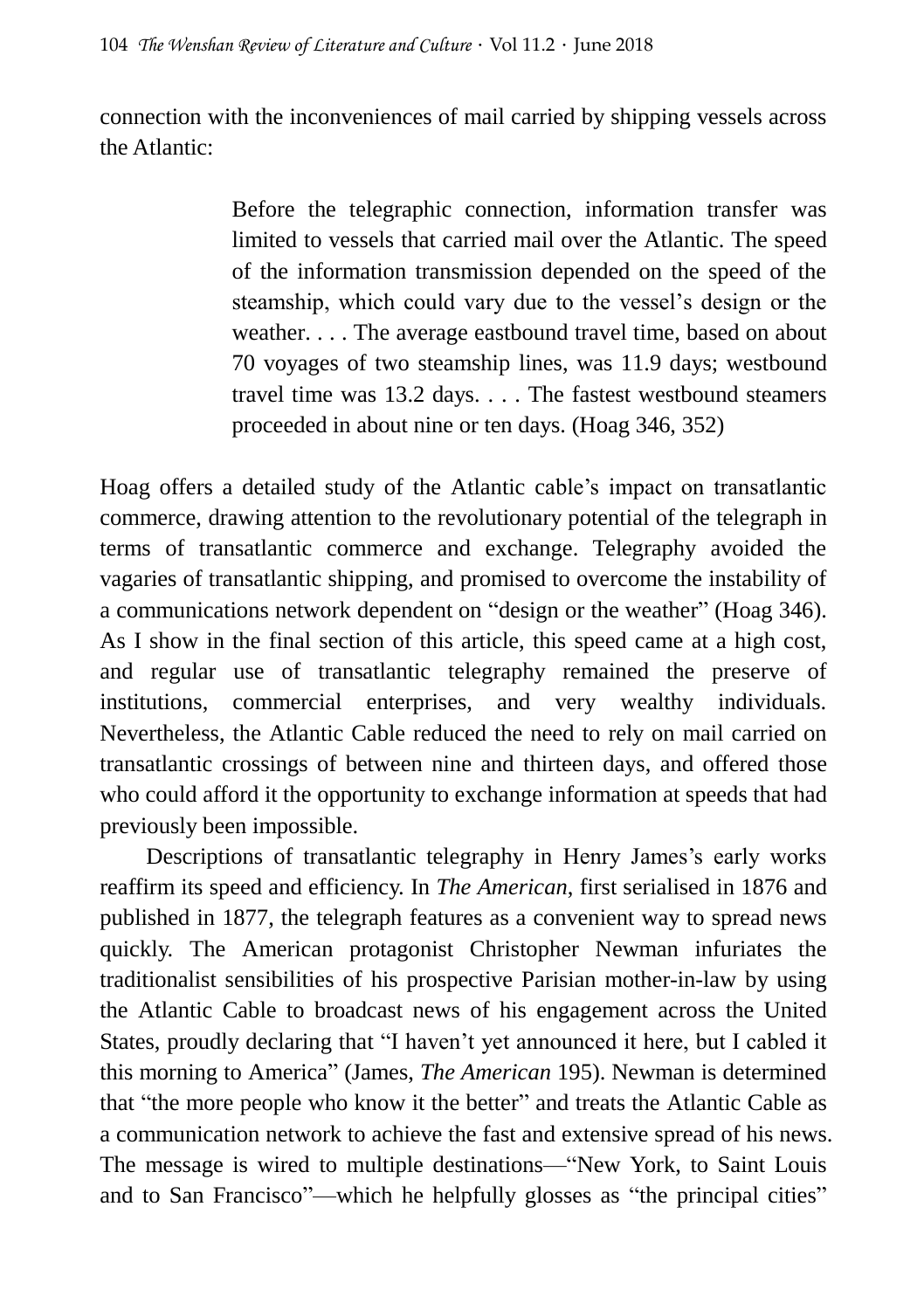(195). When Newman boasts about the "principal cities" his telegrams have reached, his words draw attention to the remarkable speed of delivery. They also reflect the transatlantic telegraph's association with commerce and profit. To capture Newman's enthusiasm at the fast responses he receives from America, James uses terms carefully designed to draw attention to the telegraph's associations with commercial profit as well as its efficiency. Newman's missives are "answered promptly and with interest," punning on the business properties of "interest" to cast the messages in deliberately commercial terms. When three telegrams gather the "interest" of eight in reply, Newman is delighted to receive "no less than eight electrical outpourings, all concisely humorous," and refers to them as the "fruit of his investment" (195).

The deliberately commercial language in Newman's reference to the "fruit of his investment" draws an overt association between telegraphy and commercial exchange. Indeed, James edited the 1907 version of his text to increase the acerbic commercial tone of his references to the medium of the telegraph. The account in the 1879 Macmillan edition links telegraphy with the language of commerce and investment, describing Newman's telegrams as "received with interest . . . no less than eight gratulatory bulletins in return," but lacks the emphasis of Newman's own reference to the telegrams as "investment." The later version has been edited to exaggerate and amplify the commercial overtones and references to speed and convenience. The seeming immediacy of Newman's contact with America, the alacrity with which he receives multiple responses, and the use of deliberately commercial language to describe them, all draw attention to qualities of speed and profitability associated with use of the Atlantic cable.

The association of transatlantic telegraphy with profit and speed plays into conventional assumptions around the "Old" world of Europe and the "New" world of the US. In *The American*, Newman's use of the telegraph is cast as a specifically American habit; indeed, he boasts that in the US he preferred to correspond "altogether by telegrams" (82). Newman's addiction to the telegraph implies a dogged reluctance to adjust to his Parisian surroundings; it is one of several elements in the novel which depict a clash of brash New World futurism with sophisticated Old World conservatism. His enthusiasm for the telegraph, and insistence on spreading news of his engagement quickly, is set up in direct contrast with the approach of the Parisian Bellegarde family. Mark Goble reads this as "another way in which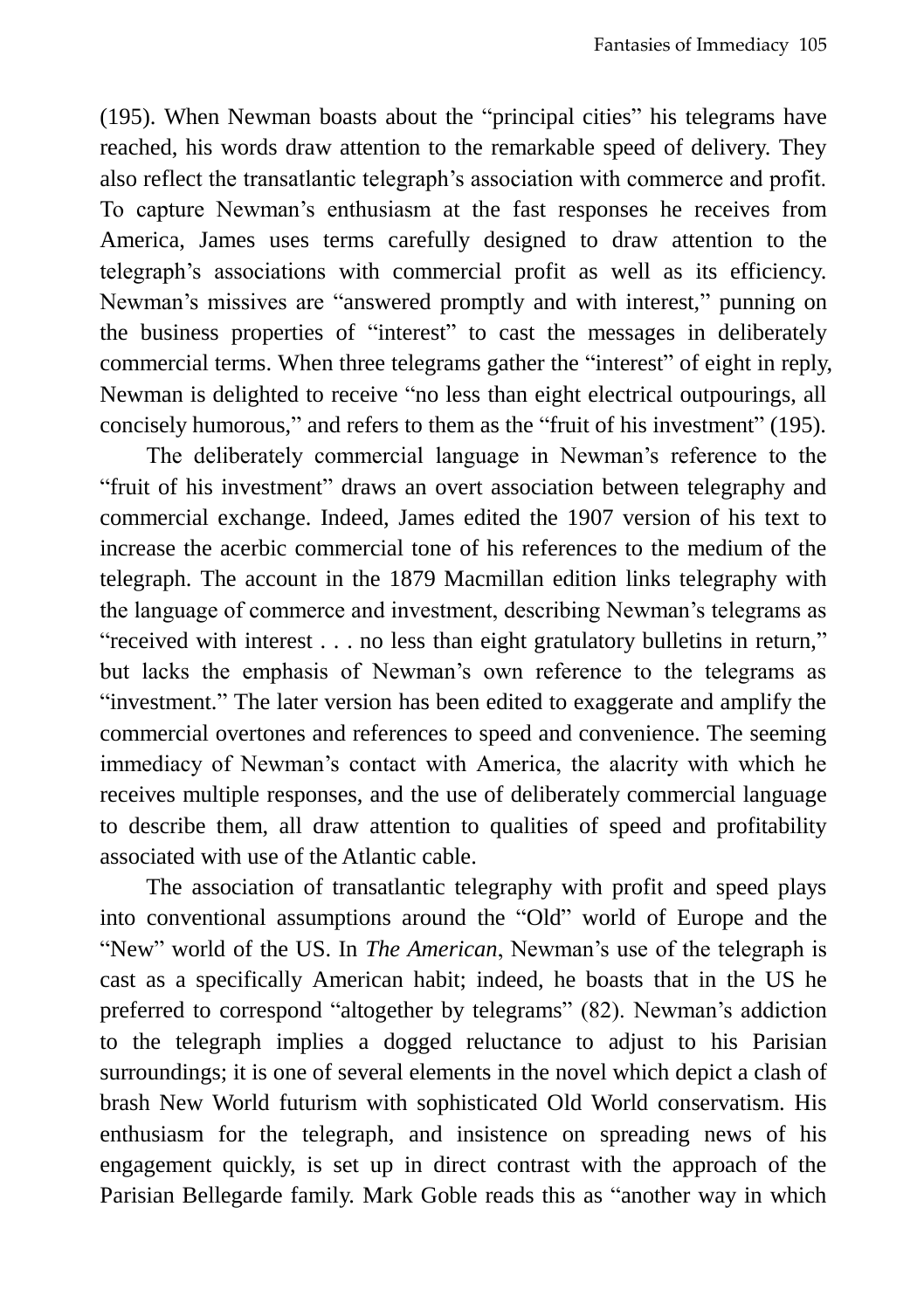Newman is ill-suited for the communicatively gothic Bellegardes, with their secretive letters and hand-written confessions" (Goble 207). The 1879 Macmillan edition draws attention to this telegraphy addict's inability to recognise the intricacies of tenor and inflection in face-to-face conversation, noting the Marquise's use of "a tone of which I am afraid that Newman but partly measured the impertinence" (James, *The American* 195). Newman's naïve exchange with the Marquise Bellegarde, who drily queries whether he has "many" friends in Paris and assures him that her own acquaintances "won't use the telegraph" suggests an eagerness for instant communication that partially blinds him to the complex emotions at work in the family he plans to marry into.

In Edith Wharton's 1913 novel *The Custom of the Country*, transatlantic telegraphy continues to be used by wealthy American expatriates, both to spread news and to issue summons across the ocean. Whereas Newman's telegraphy addiction features as a way of boasting of his new connection with the "Old World" of Paris, Wharton depicts a telegram sent from America as an urgent summons back to the responsibilities of life in New York. After escaping a dissatisfying marriage for the excitement of Paris, the American protagonist Undine Spragg finds herself summoned home to New York by letters from her husband, Ralph, and his sister Laura. She ignores these without compunction. However, in the midst of entertaining her extravagant admirer Peter Van Degen, Undine is interrupted by an urgent telegram from America, calling for her "immediate return" since her husband is "suddenly ill" (Wharton 152). The intervention reflects the telegram's role as an urgent, more authoritative supplement to letters sent by the slower transatlantic steamships. Its intrusion on Undine's circumstances provokes her to fury:

> An angry suspicion flashed across her: what if the cable were a device of the Marvell women to bring her back? Perhaps it had been sent with Ralph's connivance! . . . Yes, the cable was clearly an echo of Laura's letter—mother and daughter had cooked it up to spoil her pleasure. Once the thought had occurred to her it struck root in her mind and began to throw out giant branches. (152)

The expansive infrastructure of the telegraph is echoed in the language used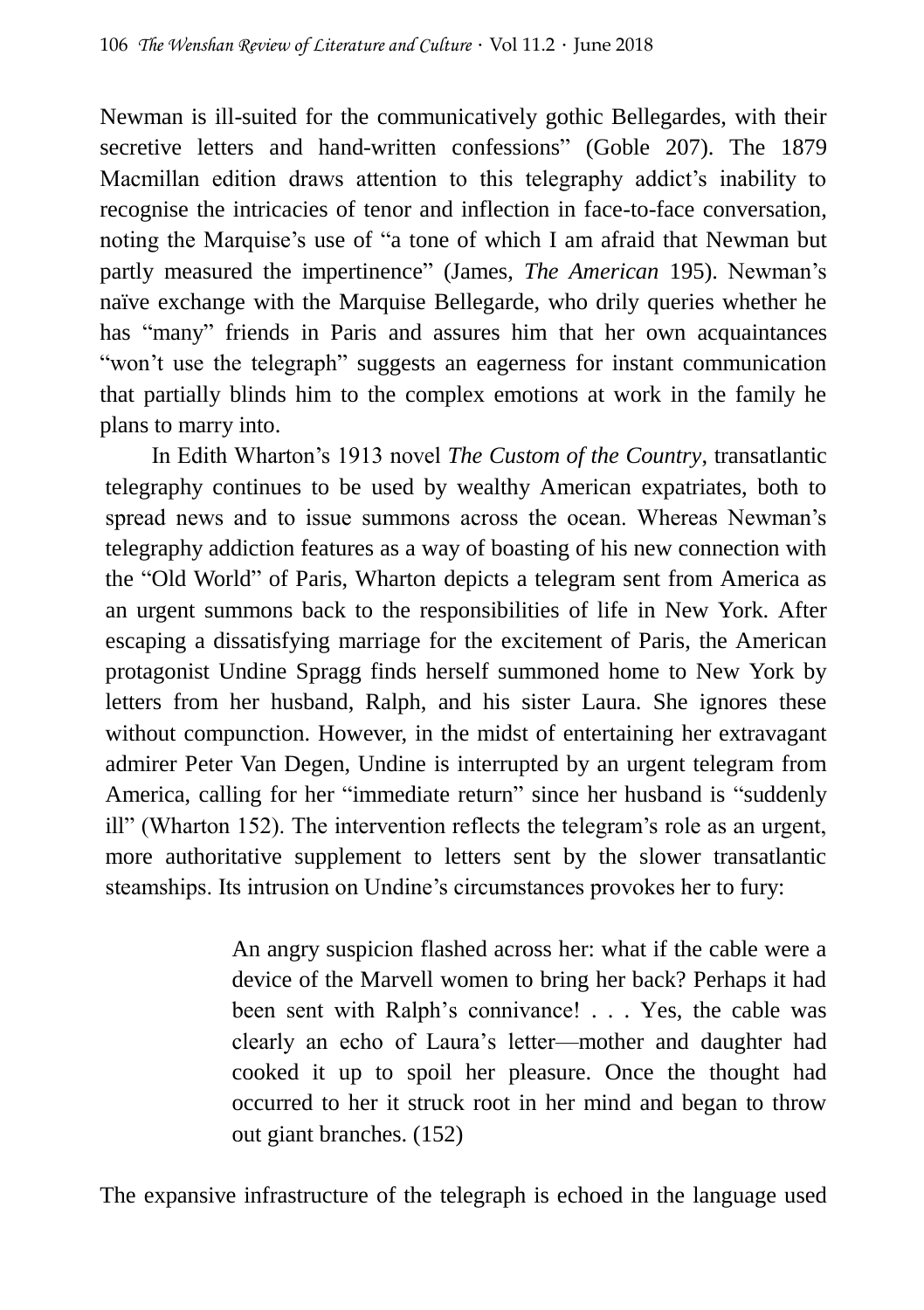here to describe Undine's response: its electric current in her "flash" of anger, its wired network in the "giant branches" of her suspicions. Undine hastily decides to ignore the news about her husband's health, discards the telegram and pledges herself to Van Degen. In this case, the speed of telegraphic communications reveals her lie. Undine later learns that her sister-in-law has cabled Van Degen with similar urgency, alerting him to Undine's unsentimental dismissal of her husband's illness. Wharton uses the telegraph's speed to indict her protagonist's self-serving dismissal of the transatlantic missive.

The examples discussed so far show how perceptions of transatlantic telegraphy can shift from the convenience enjoyed by Christopher Newman to the oppressive "device" or "connivance" that infuriates Undine. Henry James's novel *The Ambassadors* (1903) explores a transition between these two stances. *The Ambassadors* features a protagonist who is initially reassured by the idea of high-speed contact with America. The American Lambert Strether has been dispatched to Paris from the small Midwestern town of Woollett, instructed by his fiancée to find and return with her errant son. James captures the marvellous speed and immediacy of transatlantic telegraphy when Strether imagines fast communications with America:

> Again and again as the days passed he had had a sense of the pertinence of communicating quickly with Woollett—communicating with a quickness with which telegraphy alone would rhyme: the fruit really of a fine fancy in him for keeping things straight, for the happy forestalment of error. . . . The sweat of one's brow was just what one might buy one's self off from by keeping the ground free of the wild weed of delusion. It easily grew too fast, and the Atlantic cable now alone could race with it. (100)

Here, the references to "quickness," "communicating quickly," a delusion that "grew too fast," all indicate the telegram's potential for prompting swift contact across the Atlantic. James's description expresses a comparable sentiment, emphasising the notion that the cable can "race with" men's thoughts, in this case keeping time with the "wild weed of delusion." The cable is directly associated with spreading and expanding communicative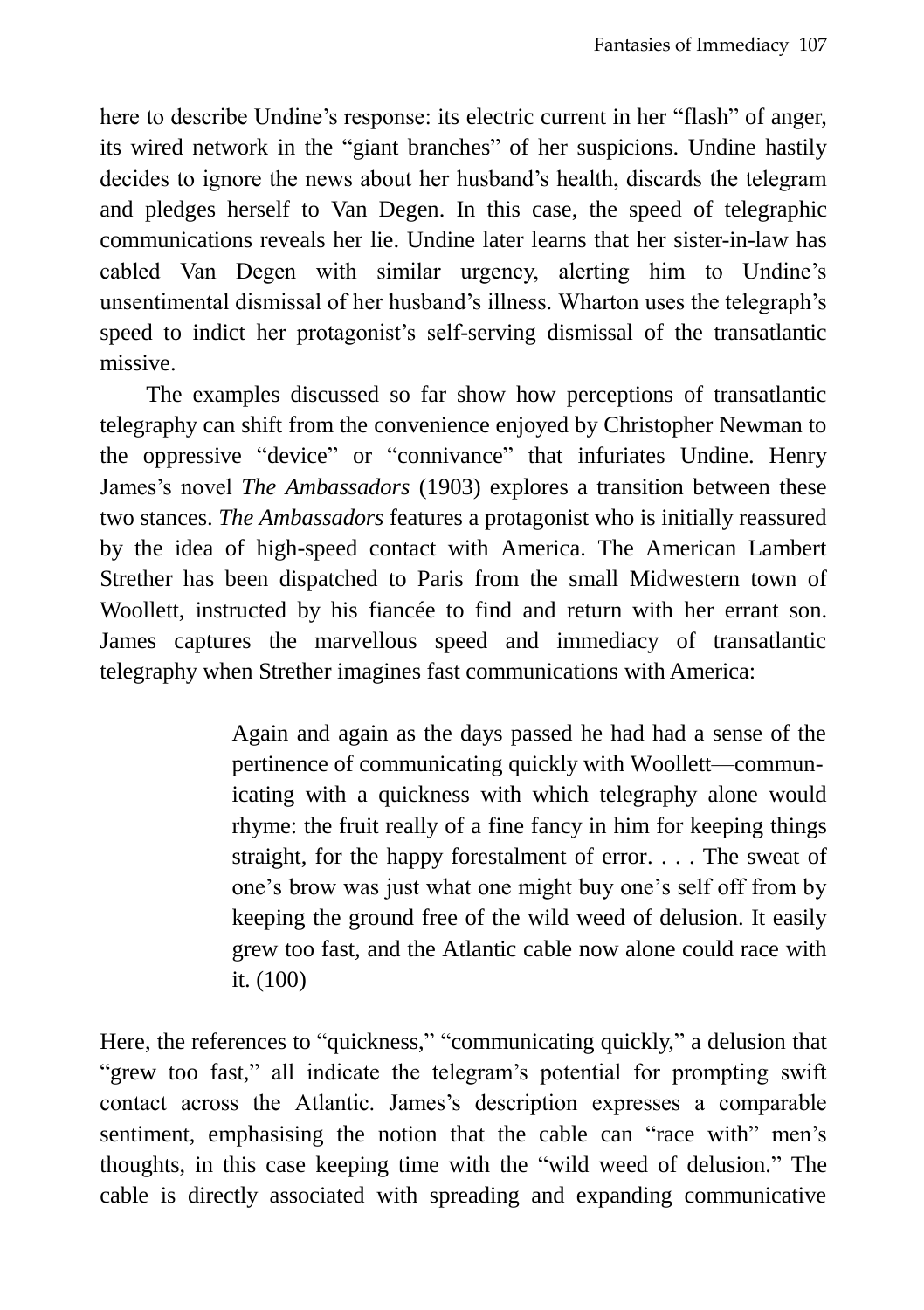networks, and this imagery of speed and rhizomatic spread helps to imply the Atlantic cable's success as a means of communication.<sup>3</sup>In this moment, Strether finds himself caught up in, and reassured by, the possibility of swift telegraphic contact with Woollett.

At first in *The Ambassadors*, the telegraph's "quickness" appears to offer an opportunity to head off doubt and delusion. When Strether considers the cable's potential for "the happy forestalment of error" (100), he echoes a popular mid-century view that the telegraph's speed might help to prevent international misunderstandings. In 1858, the author of "The Atlantic Cable" argued that, on a national scale, the telegraph's speed and convenience would mean that "the bold broad facts of national policy are more easily comprehended," adding that the telegraph could also help to avoid errors or misapprehensions, since "if misunderstood, the error can be immediately corrected" ("The Atlantic Cable"). At first, *The Ambassadors* implies that this hope for political communication can work in similarly transformative ways in the personal sphere. However, although Strether contemplates the importance of telegraphing Woollett "again and again," he becomes increasingly enthralled by his new life in Paris, and simultaneously less willing to communicate with his fiancée across the Atlantic. Throughout the novel Strether composes, but often fails to send, communications and clarifications to his fiancée, and *The Ambassadors* traces the ways in which the telegraph's speed and efficiency can have unexpected and unwelcome consequences.

Like Undine in *The Custom of the Country*, Lemuel Strether eventually receives a peremptory summons back to America, which he describes as "the *loudest possible call* for me . . . a 'Come back by the first ship'" (*The Ambassadors* 231). The use of a telegram to utter the "loudest possible call" across the expanse of the Atlantic takes the mid-nineteenth century idea of individuals brought "within speaking distance" ("The Atlantic Cable") across the ocean and amplifies it to an urgent summons. Whereas the media responses discussed at the start of this article celebrate the prospect of

 $\overline{a}$ <sup>3</sup> At this point the Atlantic cable was by no means "alone" in its capacity for swift transatlantic communication. By the time James published *The Ambassadors*, the Atlantic cable of 1866 had been joined by a growing network of communication routes across the ocean floor, described by John Steele Gordon as "a cat's cradle of submarine cables" (212), with fifteen transatlantic telegraph cables in place by 1900.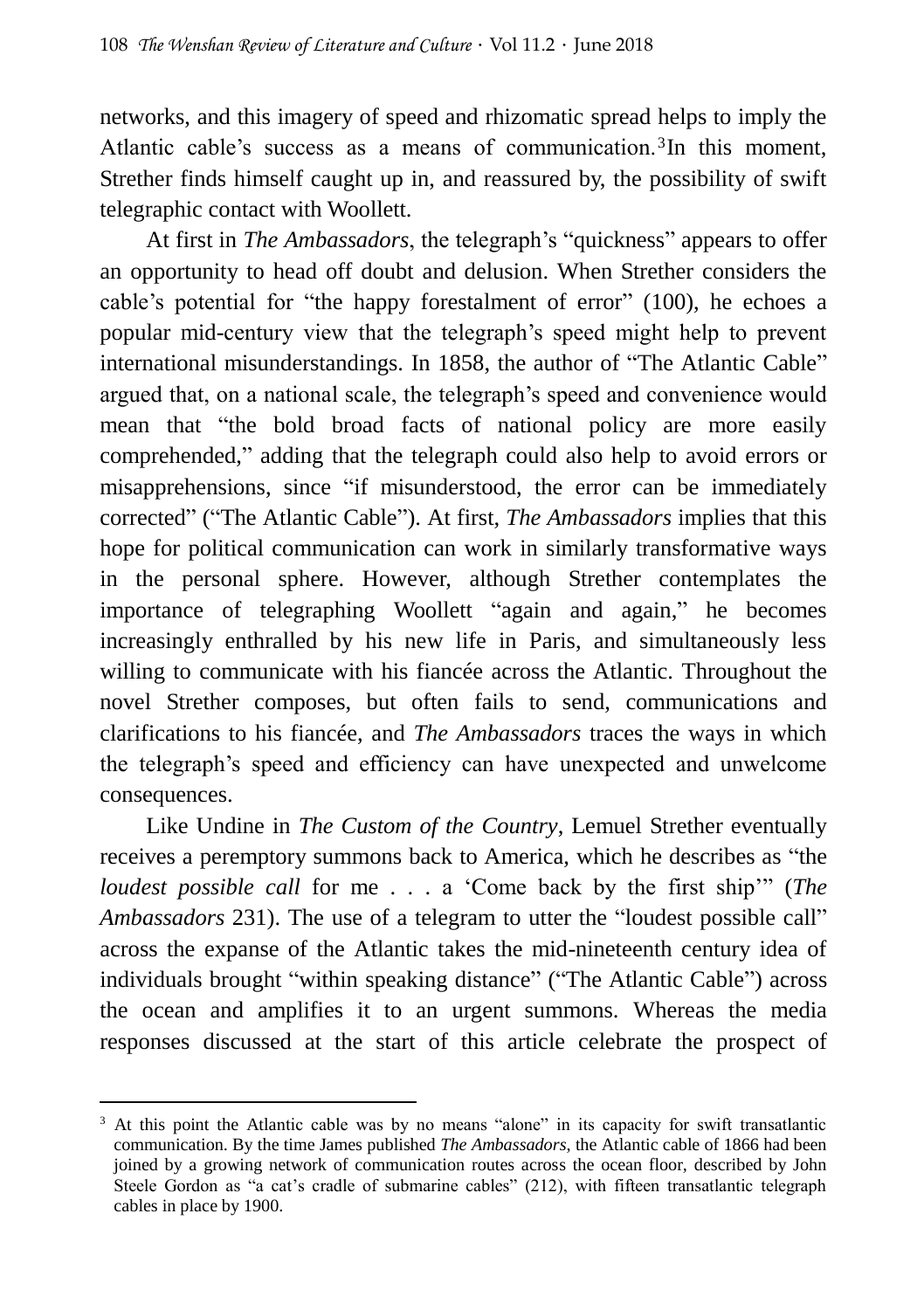increased transatlantic contact on a national level, James uses the character of Lemuel Strether to convey significant anxieties about the role of the telegraph in monitoring personal behaviour and activities across the Atlantic. Strether suspects that his fiancée, Mrs. Newsome, may have been in frequent contact with his friend Waymarsh, speculating that "Yes—Waymarsh just *did* know about Mrs. Newsome's cables" (*The Ambassadors* 341). At this moment, Strether pictures himself at the mercy of an interconnected web of missives:

> Strether almost felt for the instant that it was to Mrs. Newsome herself the dinner had been given; and, for that matter, quite felt how she must have known about it and, as he might think, protected and consecrated it. He had a quick blurred view of daily cables, questions, answers, signals: clear enough was his vision of the expense that, when so wound up, the lady at home was prepared to incur. (341)

This account offers a new perspective on understandings of transatlantic speed and "immediacy". The impression of Mrs. Newsome's constant contact with representatives in Paris is expressed via Strether's imagining her physical presence in Paris; the realities of transatlantic distance momentarily collapse as he acknowledges her overwhelming place in, and awareness of, events in Paris. This is a power play in which Strether's fiancée uses the telegraph's speed and convenience to make herself "powerfully felt in her absence . . . through her manipulative use of the telegrammed message" (Greenslade 105). The Atlantic Cable figuratively transports Mrs. Newsome across the Atlantic, while Strether's "blurred view" of daily transatlantic communications draws attention to his lack of control over this web of communication. In both *The Ambassadors* and *The Custom of the Country*, the telegraph's convenience and speed makes it difficult for characters to evade the responsibilities they might have hoped to abandon through transatlantic distance. Far from presenting a fantasy of immediacy, this is a nightmare of telegraphic intrusion.

#### **IV. Cost and Uncertainty**

Although fictional and popular responses to telegraphy often emphasised its speed, convenience, and "virtually instantaneous communication" (Menke,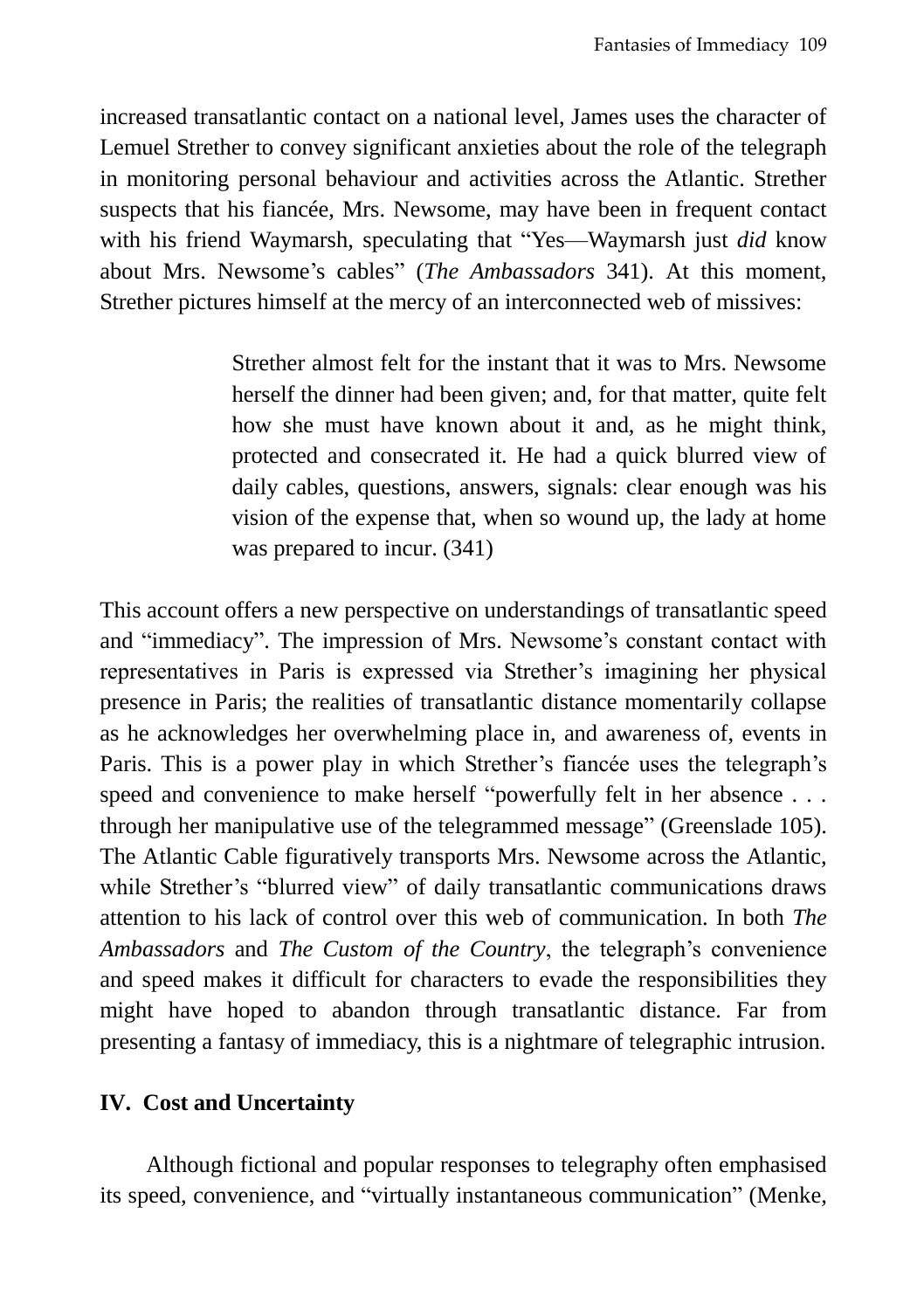*Telegraphic Realism* 173), this is by no means the full story. The final section of this article turns to consider how the transatlantic context exposes specific problems and challenges in personal use of the telegraph, contradicting representations of the Atlantic cable bringing nations "face-to-face" and perceptions of telegraphy as a seamless experience of "virtually instantaneous communication." The vagaries and inconsistencies of telegraphy are well-documented; Katherine Hayles observes that "telegraphy was extraordinarily vulnerable to the resistant materialities of physically embodied communication, with constant breakdown of instruments and transmission lines and persistent human error" (124). Claire Pettitt draws attention to the specific difficulties of the Atlantic cables, finding that "the fantasy of technological immediacy was repeatedly contradicted . . . by the failures of obdurate material" (611).<sup>4</sup> Even when this "obdurate material" did function reliably, use of the telegraph for transatlantic communications was fraught with challenges and complexities brought about by cost and infrastructure. These are explored in direct ways by James and Wharton, whose representations of long-distance telegraphy draw attention to complications in the "fantasies of immediacy" detailed in the first section of this article. They do so by acknowledging the practical implications of cost and infrastructure, as when Lemuel Strether has a clear "vision of the expense" paid out by his fiancée in order to keep track of his activities (*The Ambassadors* 341). The final section of this article shows how both James and Wharton deliberately exploit a conflict between ideals of "virtually instantaneous communication" and the realities of telegraphy's economic cost and expressive limitations.

The prohibitive expense of telegraphy is a crucial factor in its use and representation in the late nineteenth and early twentieth century. In Edith Wharton's 1912 novel *The Reef*, the aspiring actress Sophy Viner offers a vivid illustration of telegraphy's inaccessibility for swathes of the population*.*  After waiting in Paris for a message from friends she has hoped to visit, Sophy confesses to her wealthy companion George Darrow that they—and she—cannot afford to send a telegram:

 $\overline{a}$ 

<sup>4</sup> The fragility of transatlantic telecommunications is evident in the aftermath of the 1858 cable's initial success. The first message took sixteen hours to arrive, the cable "proved unreliable from the start" and had failed entirely within a month of its completion (O'Hara 619).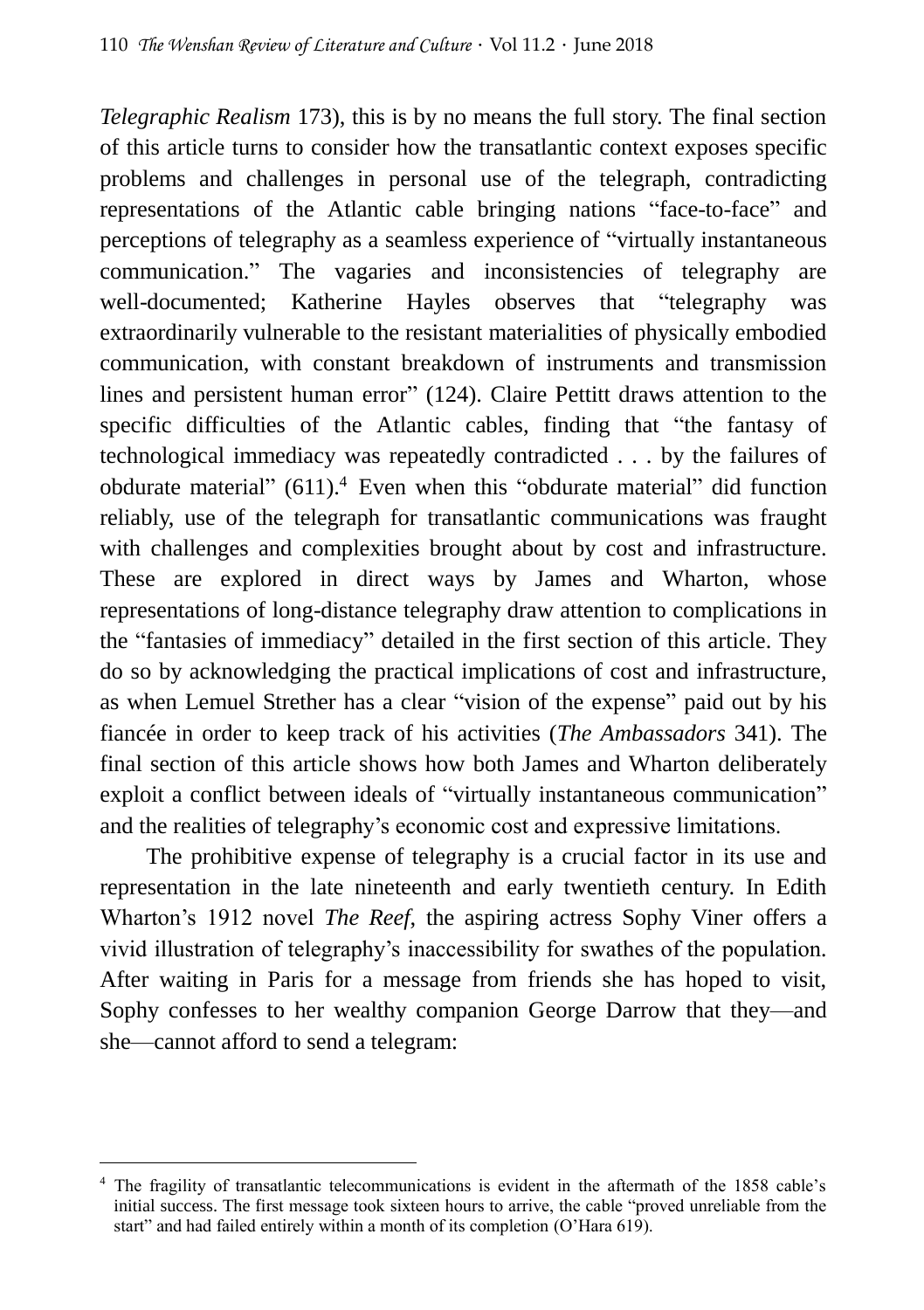"But when I wrote yesterday I asked them to telegraph. I suppose they're horribly hard up, the poor dears, and they thought a letter would do as well as a telegram." The colour had risen to her face. "That's why I wrote instead of telegraphing: I haven't a penny to spare myself!" . . . She may have interpreted his change of colour as an involuntary protest at being initiated into such shabby details, for she went on with a laugh: "I suppose you can hardly understand what it means to have to stop and think whether one can afford a telegram?" (Wharton, *The Reef* 53)

Sophy's blushing confession reiterates the telegraph's status as a high-speed means of communication, but also draws attention to its association with wealth and prestige. Stranded in precarious circumstances, she has asked her friends to telegraph because a letter certainly will not "do as well as a telegram" where an urgent response is required (53). Sophy's predicament neatly exposes the economic component in access to telegraphy. Her embarrassment reveals acute awareness that the inability to afford a telegram separates her from the conveniences of a more affluent world she aspires to join. The divisions of wealth and class implicit in Sophy's admission are reaffirmed in the suggestion that she interprets Darrow's "change of colour" as a response to her unveiling of these "shabby details", where the shabbiness of relative poverty contrasts with Darrow's own ease in the world. When she speculates that Darrow can't conceive of having to "stop and think" before affording a telegram, Sophy captures a significant divide between her own circumstances and the small percentage of individuals, like Darrow, for whom the telegram has become a regular means of communication.

Sophy Viner's confession that she cannot afford to send a telegram occurs in the relatively affordable context of land-based telegraphy. The implications for access to transatlantic telegraphy are stark, since for an individual in Sophy's situation, a transatlantic telegram would be an almost unimaginable expense. Simone Müller draws attention to the high cost of sending long-distance telegrams, observing that "extra-European cable tariffs in particular were so exorbitantly high that only about three percent of the world's population... could afford to send a telegram around the globe" ("Beyond the Means" 441). In the case of transatlantic communications, the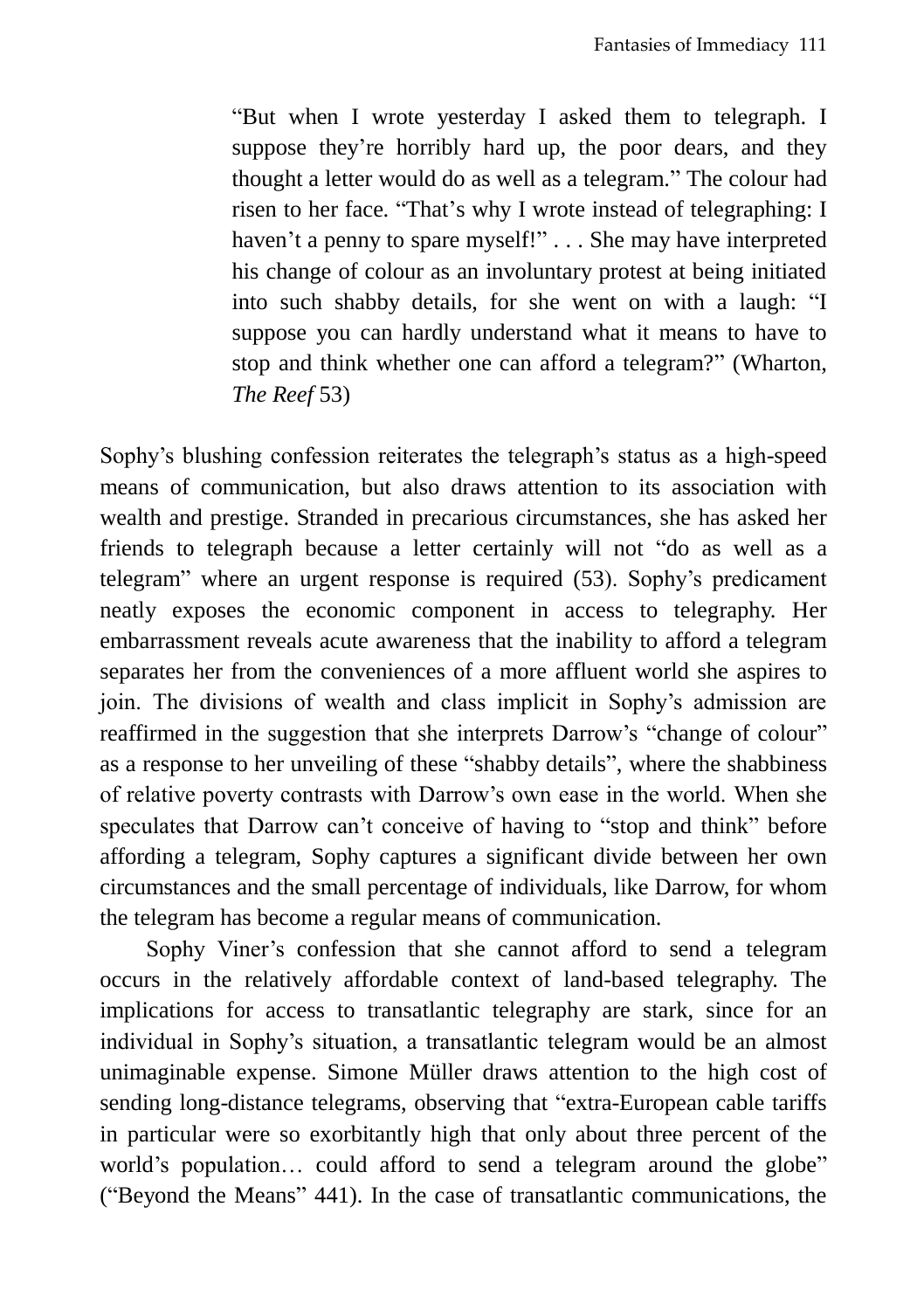affluent cosmopolitan characters who populate the novels of Edith Wharton and Henry James—representing the "three percent" identified by Müller—refer frequently to the prohibitive expense of transatlantic telegraphy. Whereas Sophy Viner rightly speculates that Darrow has never had to "stop and think" about sending a land-based telegram, the more exorbitant transatlantic context introduces clear concerns about cost even among the most privileged characters. In *The Portrait of a Lady*, Lydia Touchett refers outright to the cost of transatlantic telegraphy, when she claims that "I never know what I mean in my telegrams—especially those I send from America. Clearness is too expensive" (57). The reference to clarity as an expense, combined with the declaration that telegraphs from America must be "especially" unclear, undermines the kind of fantasies of immediacy that characterise earlier speculations about the Atlantic cable. Rather than bring individuals "within speaking distance," fictional accounts of the transatlantic telegraph draw attention to the practicalities, costs and frustrations of this mode of contact.

Lydia Touchett's claim that "clearness is too expensive" captures the ramifications of telegraphy's cost for the way in which transatlantic telegrams could be composed, received and interpreted. David Hochfelder finds that the considerable expense of long-distance telegrams, charged by the character, enforced "stricter brevity":

> Ocean cables were much more expensive to install and operate than landlines. They also had far less message-carrying capacity because of signal distortion and attenuation. Until the development of inductively loaded cables in the 1920s, transmission speeds rarely exceeded twenty words per minute. Thus the economics of cable telegraphy enforced much stricter brevity. . . . High rates over the cables, initially \$100 for twenty words, encouraged maximum linguistic compression. (81)

The impact of this need for "maximum linguistic compression" on interpersonal communications is neatly illustrated in *The Ambassadors*. As he contemplates how to share news of his encounter with his fiancée's son Chad, Lemuel Strether plans out the "brief missive" he might dispatch back to Woollett. He first settles on an eight-word statement "Have at last seen him,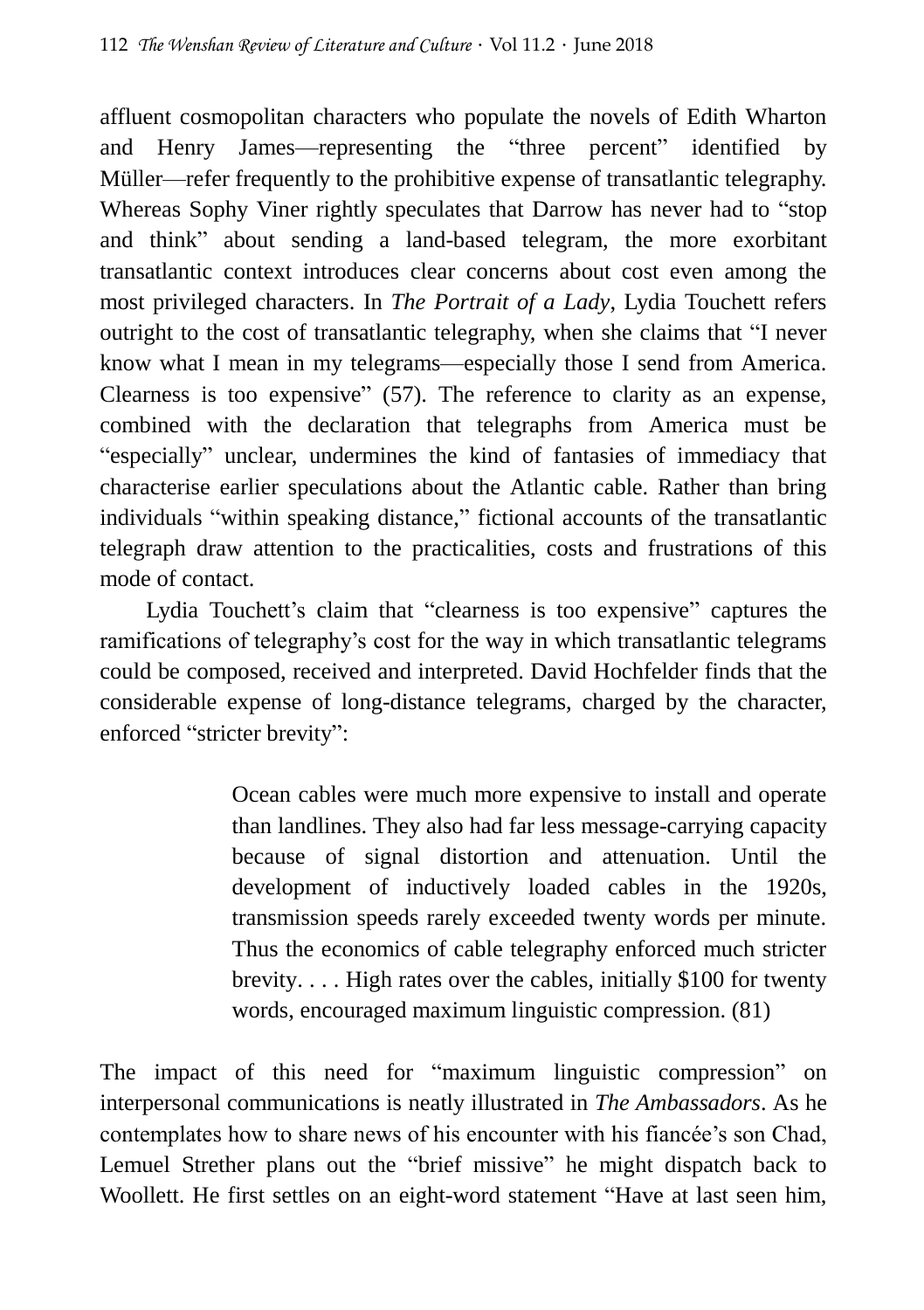but oh dear!", before reflecting that he might express this sentiment "more luminously and cheaply" by choosing to "tick out in four words" an even more truncated message: "Awfully old—grey hair" (100). Strether's determination to condense a complex emotional response into a cheaper four-word sentence captures the tensions inherent to telegraphy's status as a compressed medium. The moment draws attention to the abstract obscurity of the telegram and its failure as a means of conveying personal emotion. Strether's feelings on meeting Chad are complex and multifarious; they are in no way captured by either the eight-word or the four-word message. The telegram's ineffectiveness for conveying emotional complexity recurs in the work of both James and Wharton, and its particular qualities proves a significant tool for these authors' efforts to represent instances of uncertainty and misunderstanding in transatlantic relations.

Both Wharton and James frequently depict telegrams as paltry or inscrutable messages. In James's 1871 short story "A Passionate Pilgrim," a three-word command to "Keep the American" is conveyed with "telegraphic curtness" (*Selected Tales* 575). In Wharton's writing, the telegraph is often used for long-distance commands. *The House of Mirth* (1905) has a "telegraphic reply" that "consisted simply in the injunction: 'Assume that everything is as usual'" (Wharton 204); in *The Children* (1928), Mrs. Wheater issues a telegraphic summons: "You must come to Paris immediately . . . do not disobey me" (130). The "vague phrasing" (130) of this latter telegram prompts its recipients to wonder at its meaning, reflecting a recurring situation in which characters are frequently troubled by the peremptory tone and lack of detail in the telegrams they receive. The narrator of James's "Guest's Confession" in 1872 is upset by "the telegrammatic brevity of my step-brother's missive" (*Selected Tales* 669), while 1874's "Madame de Mauves" has a servant puzzled by a cryptic telegram consisting of "the single word, 'Impossible'" (*Selected Tales* 901). In each of these instances, the perfunctory form of the telegram prompts a lack of explanation, caused in part by its expense and the insistence on a short-form format, and this in turn leads to puzzlement, uncertainty, or upset.

The "linguistic compression" of the telegram is a crucial plot point in Edith Wharton's novel *The Reef*, which explores the emotional consequences of "telegraphic curtness." *The Reef*'s opening line is a seemingly curt and peremptory telegram dispatched by the recently widowed Anna Leath to delay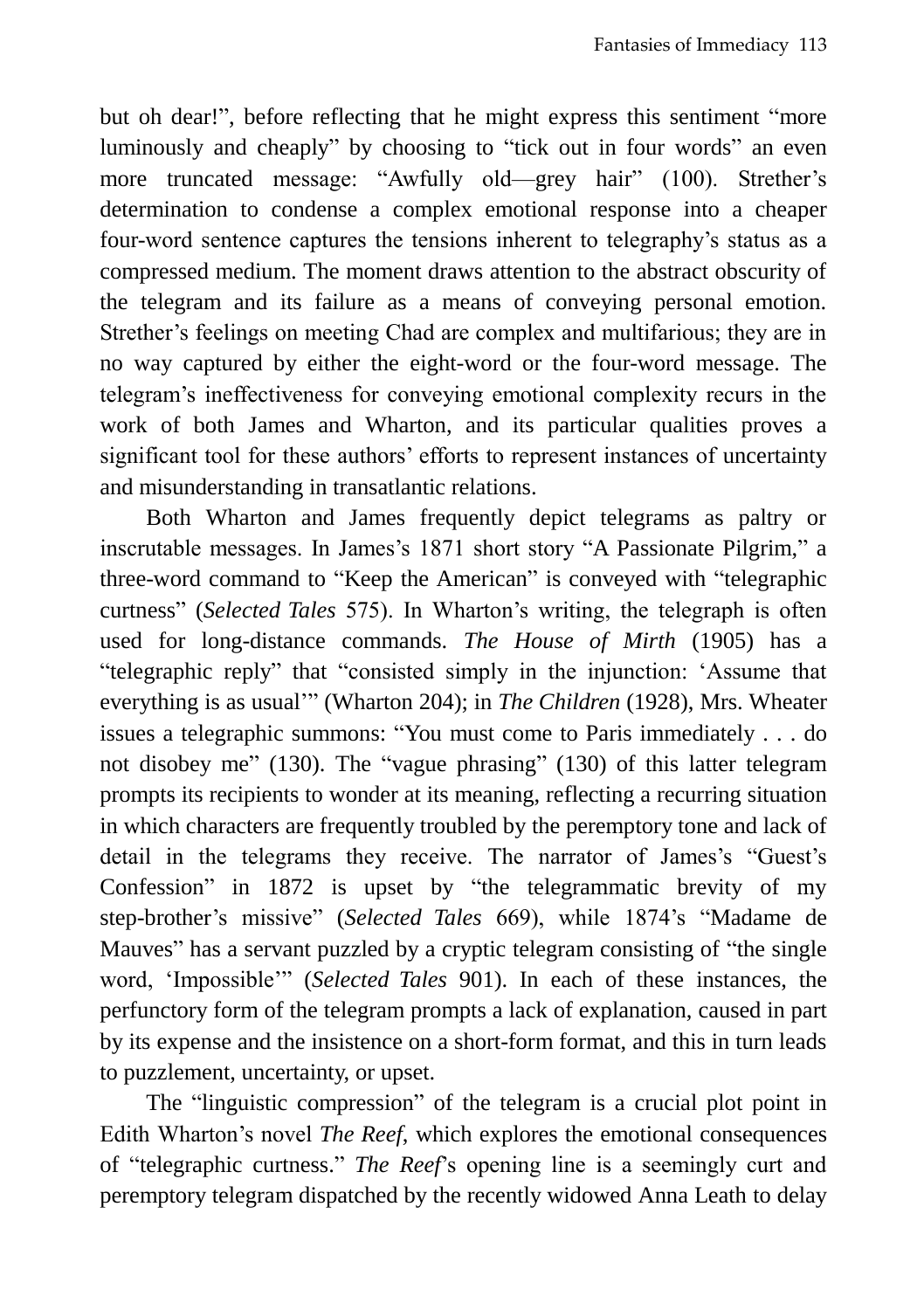the visit of her former lover, the American diplomat George Darrow. On the point of departing England to meet Anna in France, Darrow receives a brief missive: "Unexpected obstacle. Please don't come till thirtieth. Anna" (5). As in the examples detailed above, the telegram's inherent lack of detail causes consternation and alarm for its recipient. The apparent emotional reticence inherent to the telegram's format prompts Darrow to speculate that it reveals a complete lack of care, as he bemoans the telegram's curtness:

> Not the shadow of an excuse or a regret; not even the perfunctory "have written" with which it is usual to soften such blows . . . she didn't want him, and had taken the shortest way to tell him so. (10)

The consequences of this perceived indifference reverberate throughout the novel, as Anna's perfunctory "telegraphic curtness" proves a toxic combination with Darrow's impatience. As these two American expatriates struggle to re-establish a relationship on the other side of the Atlantic, Anna's failure to follow up immediately with more detail prompts "humiliation" in Darrow. Just as James works the language of commerce into his account of Christopher Newman's profligate telegraphy, Wharton invokes the economics of telegraphy to depict Darrow's excess of emotions, contrasting Anna's "frugal silence" with Darrow's "prodigality of hopes and fears" (39). In this case, telegraphy's potential for speed sits uncomfortably alongside the telegram's lack of detail; Darrow has become so accustomed to fast responses and near-instant communications that a day seems too long to wait, and he impatiently berates Anna's failure to have "followed up" her telegram "within twenty-four hours" (45). Anna's explanatory letter eventually arrives, but only after a combination of humiliation and temptation have prompted Darrow to enter another, ill-advised assignation. Having waited impatiently for a telegram and burned Anna's explanatory letter, Darrow later claims that "the only thing that matters is that we're sitting here together" (90). In this moment, Darrow implies that a misunderstanding caused by "linguistic compression" can only be resolved by physical proximity.

The example of telegraphic curtness that opens *The Reef* is accidental on the part of the sender, and Anna is surprised when Darrow later queries her unexplained "obstacle" with sardonic bitterness. Elsewhere in Wharton's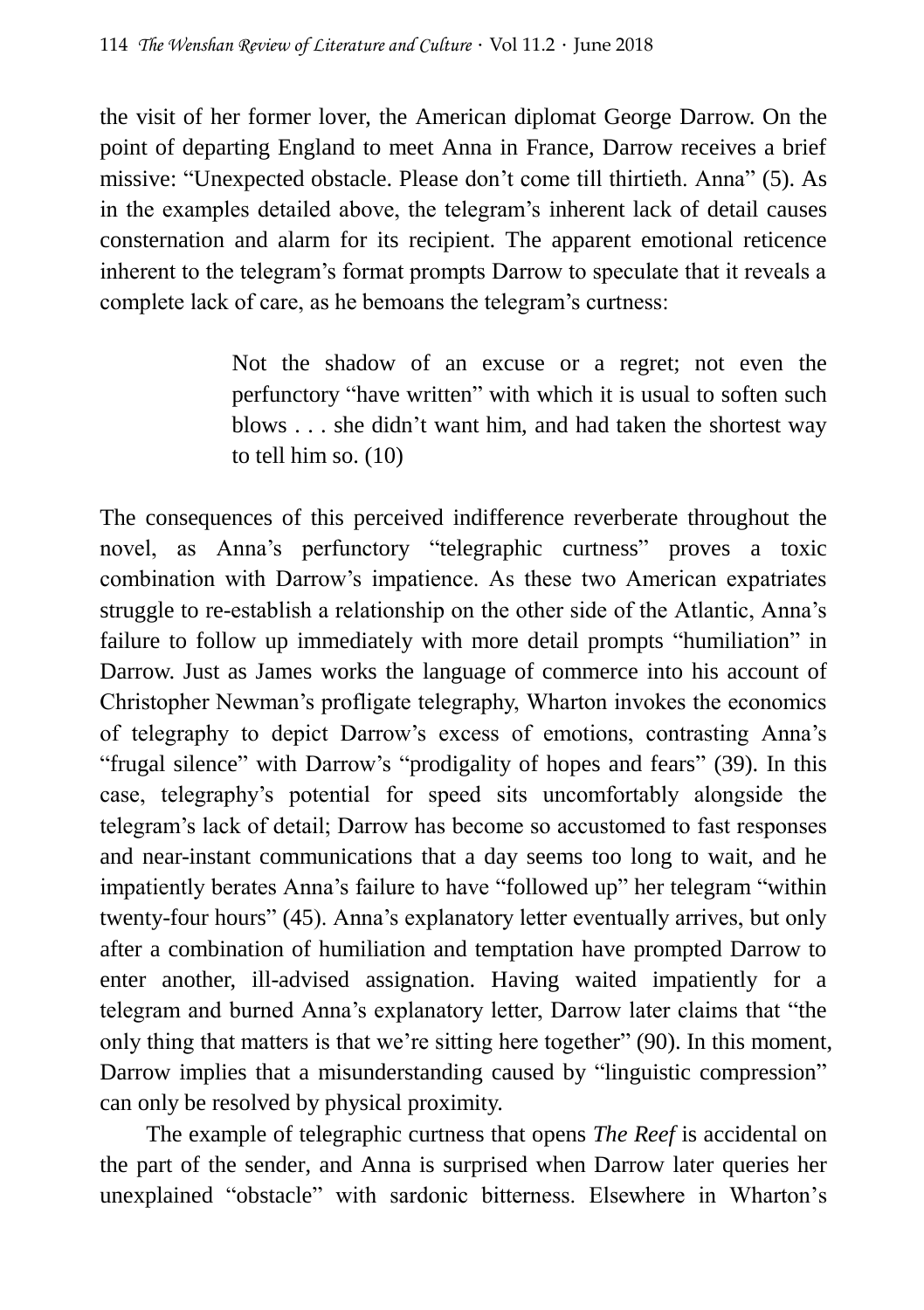fiction, however, telegraphic compression functions as a means of actively establishing and maintaining emotional unavailability across a transatlantic distance. In *The Custom of the Country,* Ralph Marvell, the unfortunate husband of Undine Spragg, yearns for a letter from his wife across the Atlantic. He hopes for news in each "foreign mail," before eventually succumbing to the telegraph as a last resort:

> Week after week he swung between the extremes of hope and dejection, and at last, when the strain had become unbearable, he cabled her. The answer ran: "Very well best love writing"; but the promised letter never came . . . . (157)

Here, Undine uses the compressed form of the telegram to deliberately establish and maintain emotional distance, while appearing to respond in proper terms. Ralph Marvell's cable *does* elicit a response from his wife, and her reply performs a promise of emotional connection, with its statement of "best love" and the promise of further "writing." Undine's pledge of a further letter fulfils the hope George Darrow had wished for in *The Reef*, the perfunctory "have written" used the "soften" the blow of a rejection by telegram (4). However, Undine's five-word telegram only functions as a placeholder for further information, a quick pledge of continuing devotion.

Undine's use of telegraphy turns "telegraphic curtness" into an art of careful distancing. Describing Lydia Touchett's inscrutable telegrams in James's *A Portrait of a Lady*, Richard Menke finds that telegraphy "figures as a technology of inscription and compressive encryption, perfectly suited to the peremptory but mystifying messages Mrs Touchett send[s]" (*Telegraphic Realism* 195). In the case of Undine, Wharton takes this manipulation of the telegraphic style still further, to show how its compressed form can function as a kind of deliberate emotional encryption. Undine uses the perfunctory short-format of the transatlantic telegram as a way of maintaining a relationship at a distance, intentionally using the telegram to forestall and avoid any lengthy connection with her husband, while preserving his hope for future communications. In this instance, emotional reticence is mapped onto the constraints of the telegram itself, since "best love" requires no further elaboration or expression of affection in this format, and the "promised letter" is never written. The telegram's necessarily short format becomes a means of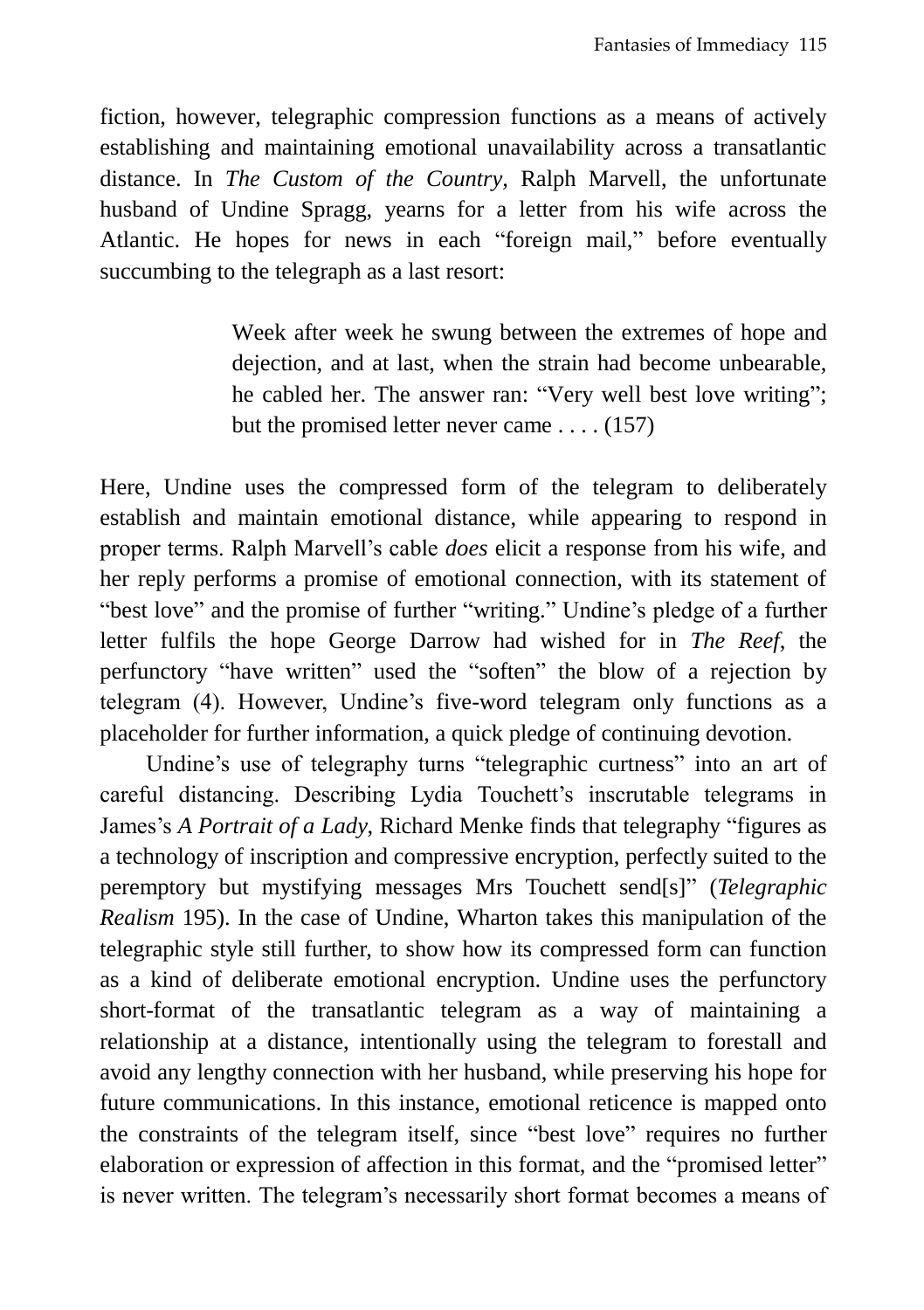avoiding interpersonal entanglements, and a way of facilitating emotional inaccessibility.

*The Custom of the Country* draws an unfavourable contrast between the short form of the telegram and the expressiveness allowed by a letter. Undine's use of the telegram functions as a direct refutation of the letter, whose role is implied to be a longer, more emotionally complex form of discourse. When Undine fears she has lost the devotion of her second husband, she is partly alerted because his telegrams have become "brief and perfunctory" (250). Late in the novel, readers learn that Undine's neglected son Paul "did not even know that there was any method of communication between mothers and sons less laconic than that of the electric wire," and his naïve acceptance of the telegraphic form is contrasted unfavourably with letters sent by more devoted mothers (293). *The Custom of the Country*  lambasts the abruptly "laconic" telegram as a medium insufficient to convey full depths of emotion, undermining suggestions of telegraphic "immediacy" by emphasising the truncated and restricted realities of telegraphic communication. Far from bringing individuals "face-to-face" or "within speaking distance", the enforced brevity and linguistic compression of messages sent across the ocean are shown to prompt rifts and frustration, undermining the much-vaunted hopes for "immediacy" in transatlantic relations celebrated in the mid-nineteenth century.

## **V. Conclusion**

For the authors I have discussed in this article, telegrams feature as a swift and convenient means of communicating across long distances, and for many this is a cause for celebration, which is expressed using language and imagery chosen to emphasise the telegraph's capacity to convey information at high speed and overcome the obstacle of oceanic distance. However, authorial responses to transatlantic telegraphy also draw attention to complicating factors that contradict assumptions about immediacy, proximity and the perceived collapse of Atlantic distance. Close analysis of literary representations of transatlantic telegraphy reveals a multifaceted nexus of concerns, including the intertwining of commerce with ideas of technological progress, attention to the prohibitive cost of transmitting messages, and fears about a loss of expressive potential in the truncated form of the telegram. As a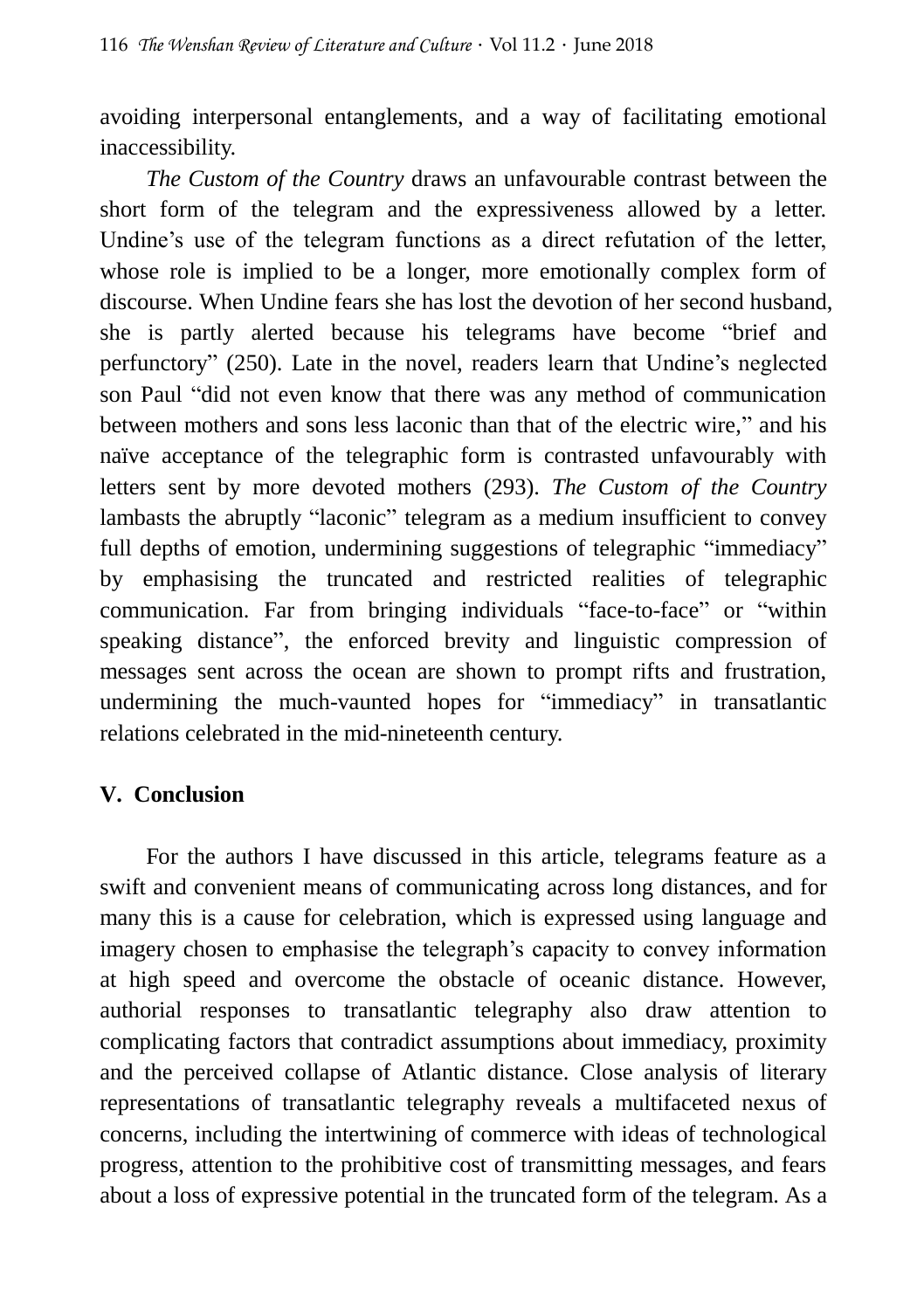result, fictional accounts of transatlantic telegraphy can offer significant insights into the social and cultural implications of messages transmitted across the distance of the Atlantic ocean. Thinking telegraphically in the Atlantic context brings issues around transatlantic movement and communications into sharp relief, as the idealisation of technologies that might bring individuals and nations "face-to-face" or "within speaking distance" contrast with practical experiences of long-distance movement and communication.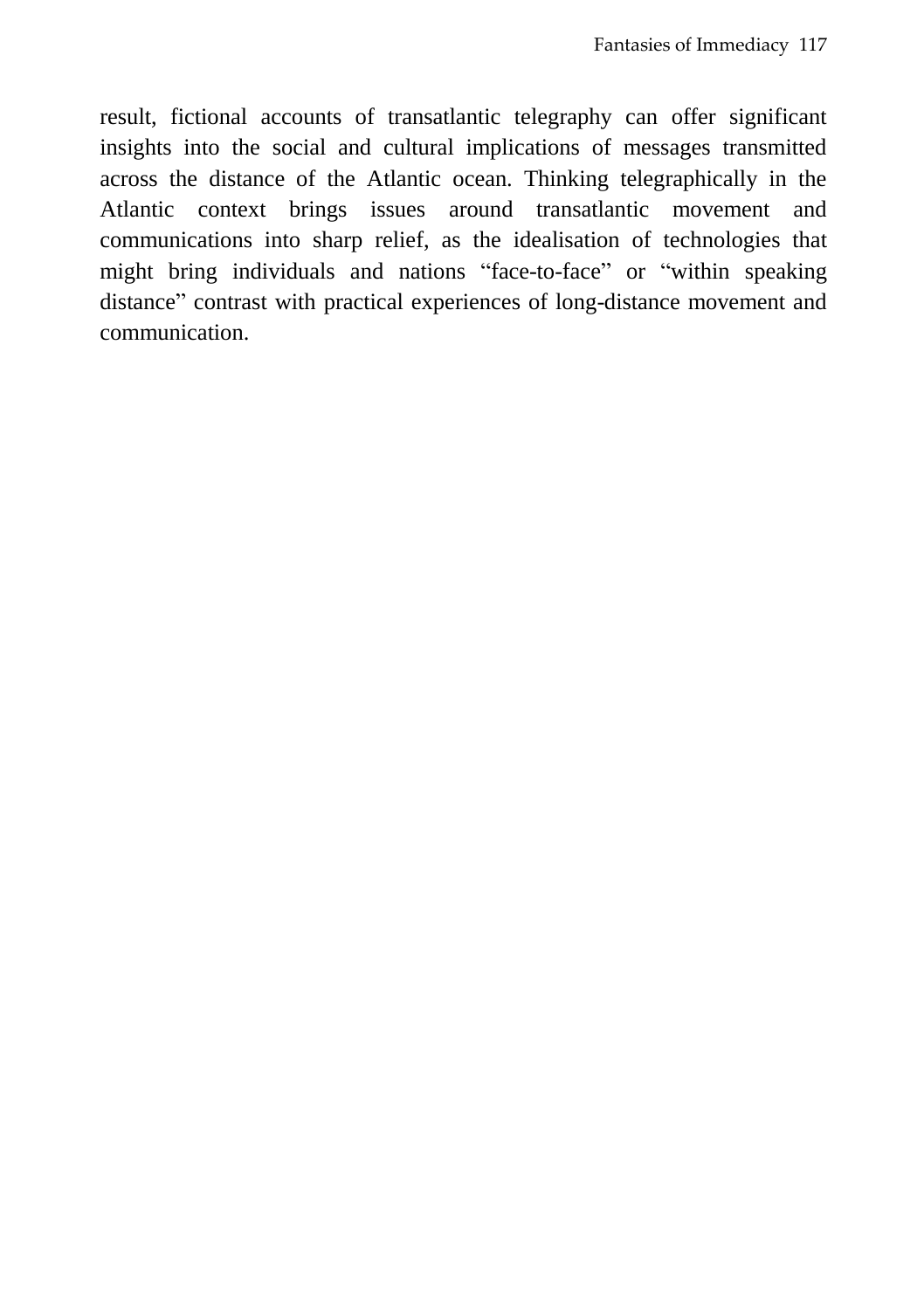#### **Works Cited**

- Ahlberg, Sofia. *Atlantic Afterlives in Contemporary Fiction: The Oceanic Imaginary in Literature since the Information Age*. London: Palgrave Macmillan, 2016. Print.
- Carey, James W. "Technology and Ideology: The Case of the Telegraph." *Communication as Culture: Essays on Media and Society*. London: Routledge, 2009. 201-31. Print.
- Goble, Mark. "Media and Communications Technologies." *Henry James in Context.* Ed. David McWhirter. Cambridge: Cambridge UP, 2010. 203-14. Print.
- Gordon, John Steele. *A Thread across the Ocean: The Heroic Story of the Transatlantic Cable*. Simon & Schuster, 2002. Print.
- Greenslade, William. "The Power of Advertising: Chad Newsome and the Meaning of Paris in the Ambassadors." *ELH* 49.1 (1982): 99-122. *JSTOR*. Web. 23 Jan. 2018. doi:10.2307/2872883.
- Hayles, N. Katherine. *How We Think: Digital Media and Contemporary Technogenesis*. Chicago: U of Chicago P, 2012. Print.
- Hoag, Christopher. "The Atlantic Telegraph Cable and Capital Market Information Flows." *The Journal of Economic History* 66.2 (Jun. 2006): 342-53. *Cambridge Core*. Web. 23 Jan. 2018. doi:10.1017/S0022050706000143.
- Hochfelder, David. *The Telegraph in America, 1832-1920*. Baltimore: Johns Hopkins UP, 2013. Print.

James, Henry. *Selected Tales*. Ed. John Lyon. London: Penguin, 2001. Print.

- ——. *The Ambassadors*. Ed. Christopher Butler. Oxford: Oxford UP, 2008. Print.
- ——. *The American*. Ed. Adrian Poole. Oxford: Oxford UP, 2009. Print.
- ——. *The Portrait of a Lady*. Oxford: Oxford UP, 1999. Print.
- Menke, Richard. "Telegraphic Realism: Henry James's *In the Cage*." *PMLA* 115.5 (2000): 975-90. *JSTOR*. Web. 23 Jan. 2018. doi:10.2307/463265. ——. *Telegraphic Realism: Victorian Fiction and Other Information Systems*.

Stanford: Stanford UP, 2008. Print.

Müller, Simone M. "Beyond the Means of 99 Percent of the Population: Business Interests, State Intervention, and Submarine Telegraphy." *Journal of Policy History* 27.3 (Jul. 2015): 439-64. *Cambridge Core*.